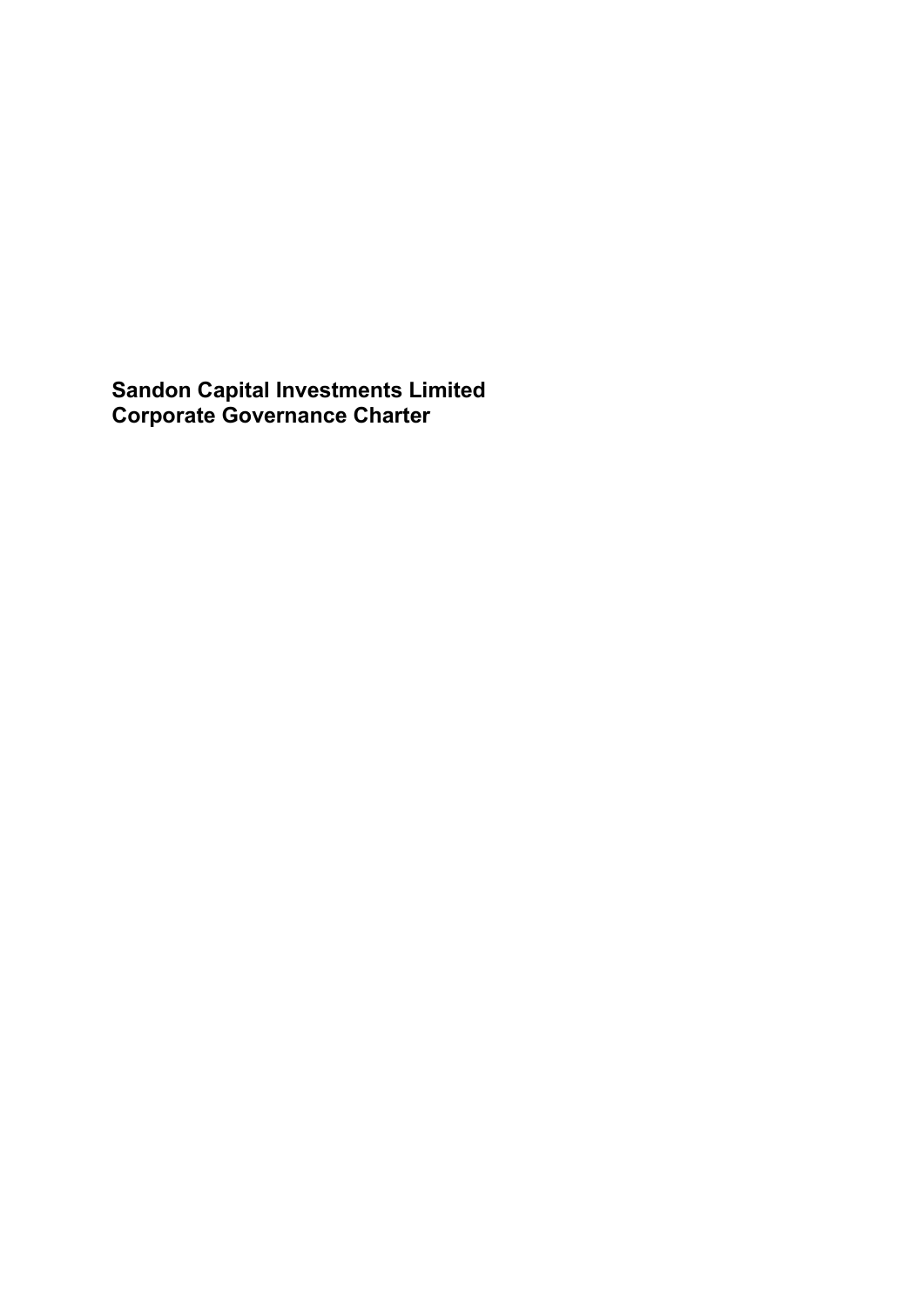# **Table of Contents**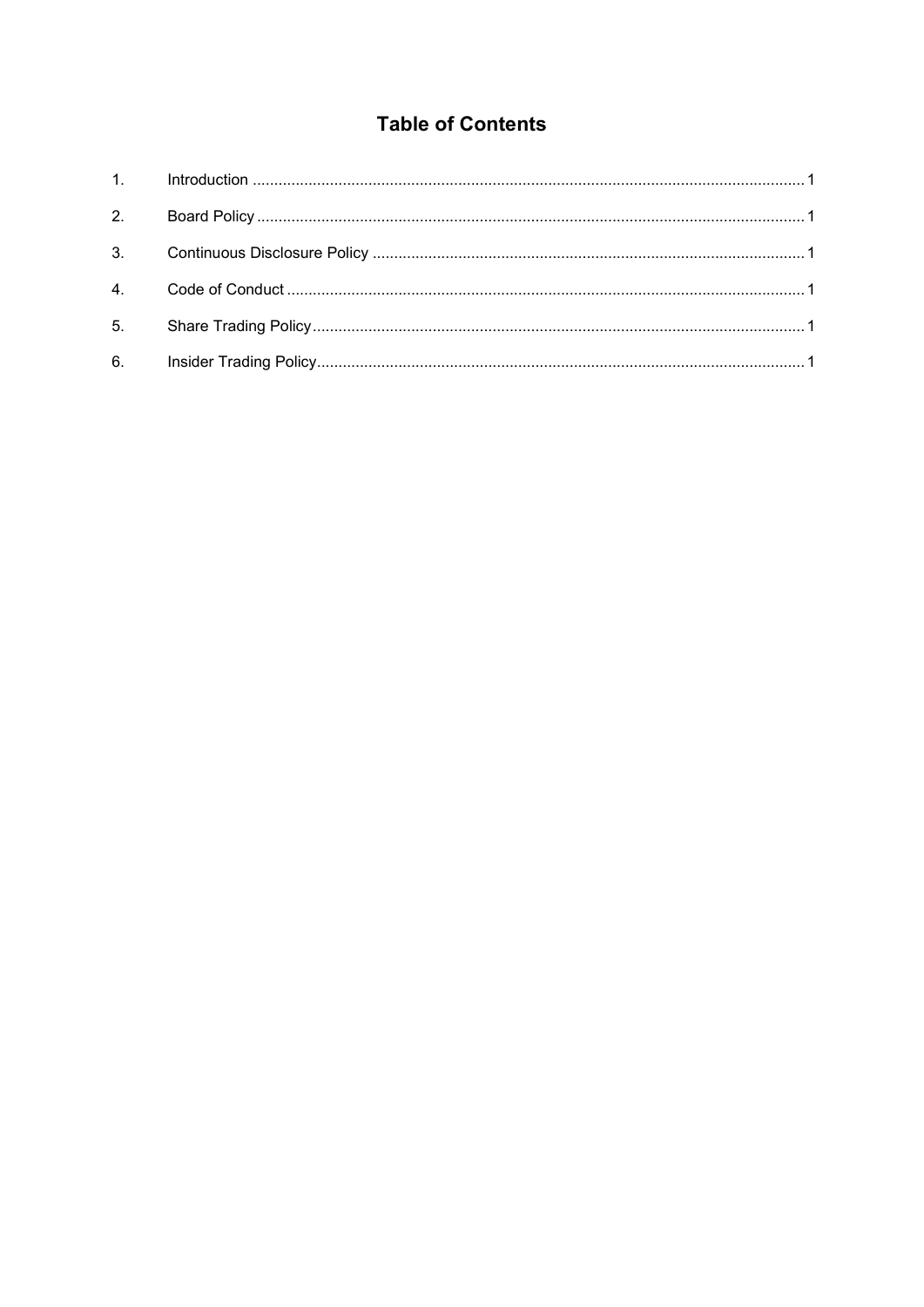# **Definitions**

| <b>Act or Corporations Act</b>        | Corporations Act 2001 (Cth)                                                                                                                                    |
|---------------------------------------|----------------------------------------------------------------------------------------------------------------------------------------------------------------|
| <b>Annual General Meeting</b>         | an annual general meeting of the Company                                                                                                                       |
| <b>ASX</b>                            | ASX Limited (ACN 008 624 691)                                                                                                                                  |
| <b>ASX Recommendations</b>            | the ASX Corporate Governance Council "Corporate Governance<br>Principles and Recommendations" (as amended from time to<br>time)                                |
| <b>Board</b>                          | board of Directors                                                                                                                                             |
| <b>Board Policy</b>                   | policy of corporate governance in relation to the Board contained<br>in Section 2 of this Charter                                                              |
| <b>CFO or Chief Financial Officer</b> | chief financial officer or equivalent officer of the Company                                                                                                   |
| Chairman                              | chairman of the Board                                                                                                                                          |
| <b>Charter</b>                        | this Corporate Governance charter                                                                                                                              |
| <b>Code of Conduct</b>                | the Company's code of conduct as set out in Section 4 of this<br>Charter                                                                                       |
| Company                               | Sandon Capital Investments Limited (ACN 107 772 467)                                                                                                           |
| <b>Company Secretary</b>              | secretary of the Company                                                                                                                                       |
| <b>Constitution</b>                   | constitution of the Company                                                                                                                                    |
| <b>Continuous Disclosure Policy</b>   | the Company's Continuous Disclosure Policy as set out in<br>Section 3 of this Charter                                                                          |
| <b>Director</b>                       | director of the Company                                                                                                                                        |
| <b>Executive</b>                      | an executive officer (whether or not a Director) involved in the<br>strategic and operational management of the Company and<br>including the Company Secretary |
| <b>Insider Trading Policy</b>         | the Company's insider trading policy as set out in Section 6 of<br>this Charter                                                                                |
| <b>Listing Rules</b>                  | the ASX Listing rules as amended from time to time                                                                                                             |
| <b>Manager</b>                        | Sandon Capital Pty Ltd (ACN 130 853 691)                                                                                                                       |
| <b>Managing Director</b>              | the managing director of the Company as appointed from time to<br>time                                                                                         |
| <b>Officer</b>                        | an officer involved in the operational management of the<br>Company                                                                                            |
| <b>Shareholder</b>                    | holder of shares in the Company                                                                                                                                |
| <b>Share Trading Policy</b>           | the Company's share trading policy as set out in Section 5 of this<br>Charter                                                                                  |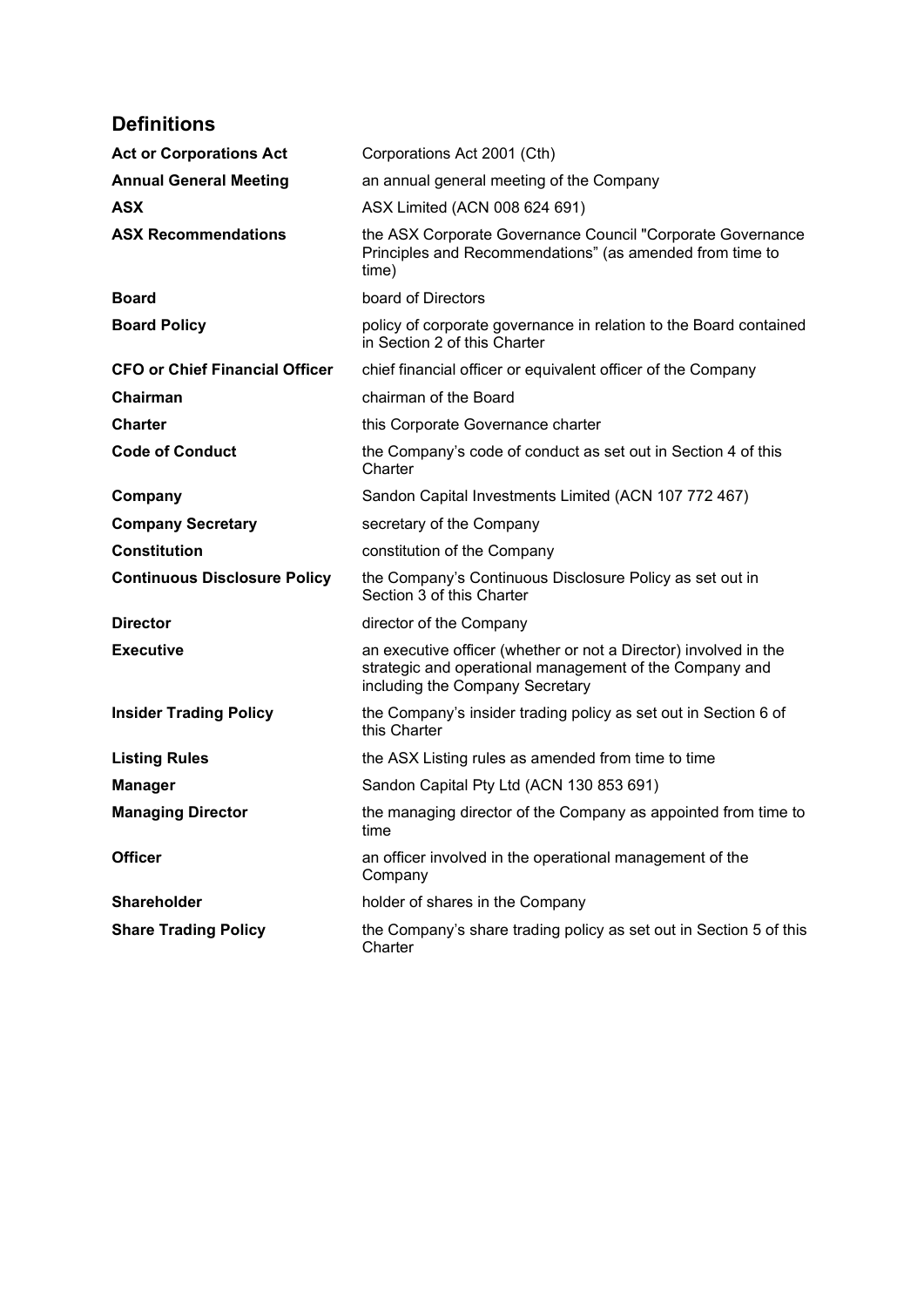# **Sandon Capital Investments Limited (ACN 107 772 467)**

# <span id="page-3-0"></span>**1. Introduction**

Corporate governance is a set of systems, policies and procedures which define the way in which a company is governed. It establishes the objectives of a company ensuring that the administration and management of a company is undertaken in a manner which is consistent with the interests of the company's shareholders. Additionally, it establishes a system for monitoring and evaluating the achievement of those objectives.

The ASX Corporate Governance Principles and Recommendations (ASX Recommendations) define corporate governance as "the framework of rules, relationships, systems and processes within and by which authority is exercised and controlled in corporations. It encompasses the mechanisms by which the companies, and those in control, are held to account".

Corporate governance policies will vary from company to company as there is no single system of corporate governance that is applicable to all companies. A company must establish systems, processes and policies that help it achieve its objectives in light of the nature and size of that company.

As a result, the Company has adopted a number of policies to ensure that it has high-quality and transparent systems of corporate governance in place. These policies are incorporated in this Charter and are prepared in line with the ASX Recommendations which the Board recognises as best practice guidelines.

The Charter incorporates the following:

- (a) Board Policy;
- (b) Continuous Disclosure Policy;
- (c) Code of Conduct;
- (d) Share Trading Policy; and
- (e) Insider Trading Policy.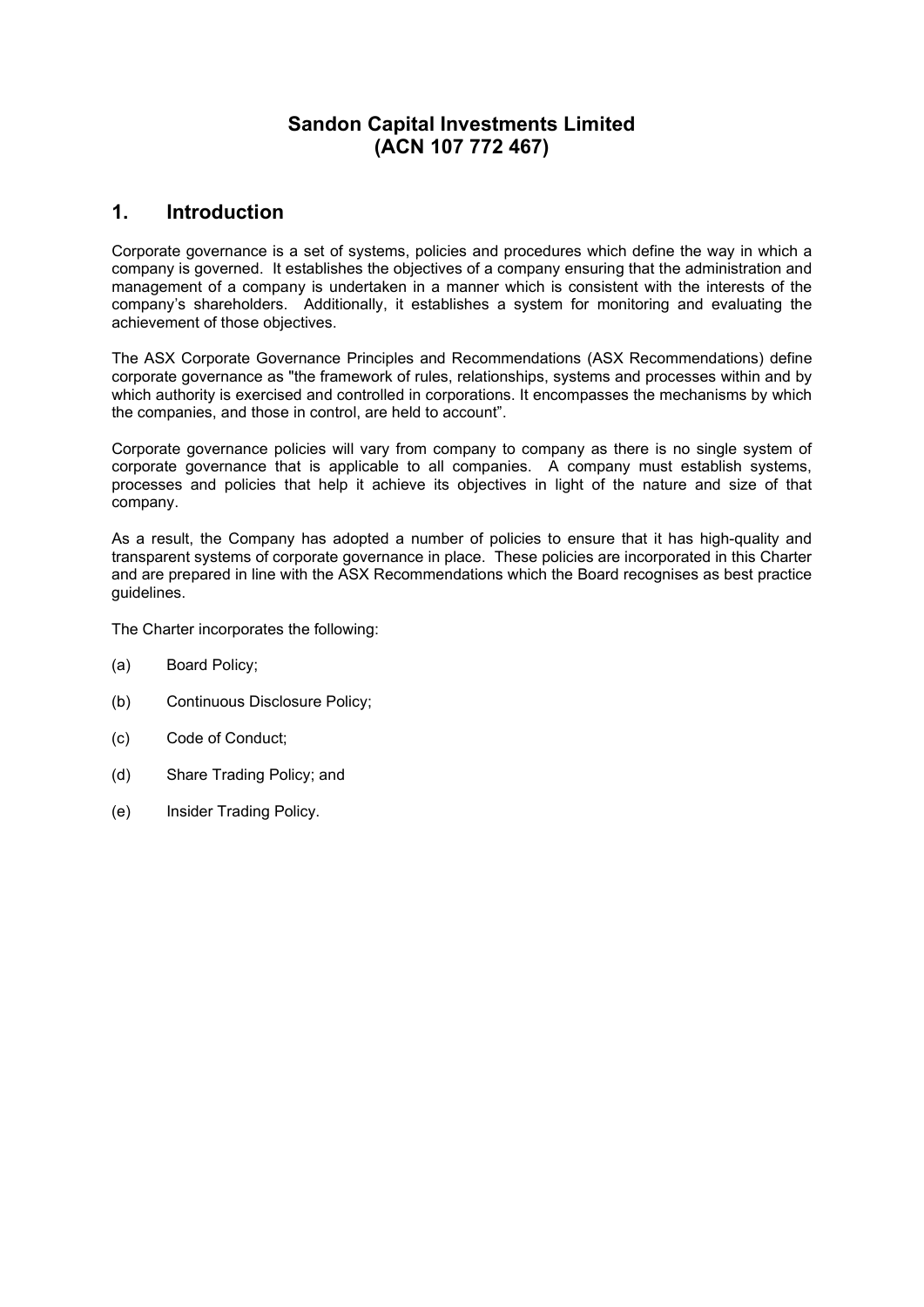# <span id="page-4-0"></span>**2. Board Policy**

# **2.1. Introduction**

Directors will be appointed and removed in accordance with the Corporations Act and the Constitution

The conduct of the Board is governed primarily by the Constitution. This policy aims to set out the practices that the Company has established and to which the Board and each Director is committed. This policy is simply an aid to the Board and the Directors. In the course of undertaking its responsibilities, the Board at all times must act in a manner that is consistent with its duties and obligations as imposed by the Constitution, the ASX Listing Rules and by the law. Should there be any inconsistency between this policy and the Constitution, the Constitution shall prevail.

# **2.2. Responsibilities**

The Board is responsible for the overall operation, strategic direction, leadership and integrity of the Company and in particular, is responsible for the Company's growth and profitability. In meeting its responsibilities the Board shall undertake the following functions:

# **(a) Strategic Direction**

- (i) Providing and implementing the Company's strategic direction.
- (ii) Directing and monitoring the Company's performance against strategies and business plans.
- (iii) Approving and monitoring capital management and major expenditure and investments.

## **(b) Risk management and reporting**

- (i) Reviewing and overseeing the operation of systems of risk management ensuring that the significant risks facing the Company are identified, that appropriate control, monitoring and reporting mechanisms are in place and that risk is appropriately dealt with
- (ii) Monitoring and appraising financial performance including the approval of annual and half year financial reports and liaising with the Company's external auditors.
- (iii) Liaising with the Manager to identify and manage risk.
- (iv) The Manager is responsible for preparing the declaration pursuant to section 295A of the Corporations Act as the Company does not have a chief executive officer (or equivalent) or a chief financial officer (or equivalent). Accordingly, the Board will seek to procure that the Manager puts in place sound systems of risk management and internal controls and ensure that the systems are operating effectively in all material respects in relation to financial reporting risks.

# **(c) Management**

- (i) Monitoring and assessing the performance of the Manager and ensuring that their actions are consistent with corporate strategy.
- (ii) Ensuring that appropriate and effective remuneration packages and policies are implemented by the Company.
- (iii) Monitoring and reviewing business results, outsourced service providers and the Board itself.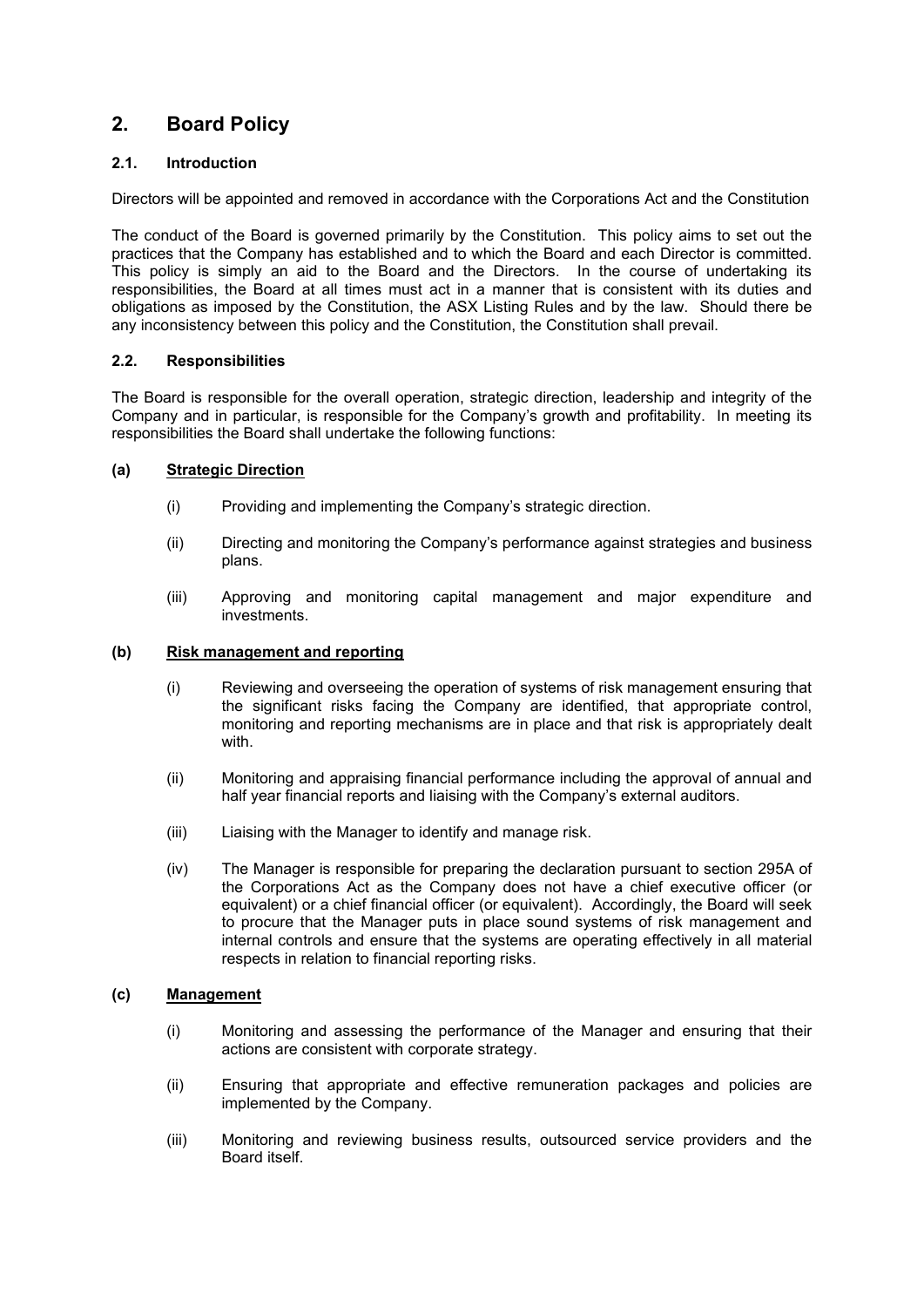(iv) Ensuring the Board is comprised of individuals who are best able to discharge the responsibilities of directors having regard to the law and the best standards of governance.

## **(d) Remuneration**

- (i) The Company recognises the ASX recommendation with respect to distinguishing the structure of non-executive directors' remuneration from that of executive directors and senior executives. However, as the Board comprises of all non-executive directors, this recommendation does not apply to the Company.
- (ii) The allocation and amount of remuneration for non-executive directors will be reviewed periodically every six months and will reflect market rates.

#### **(e) Performance**

- (i) Formation and monitoring of corporate governance policies and codes of conduct.
- (ii) Undertaking an annual performance evaluation of the Board in light of this Charter.
- (iii) Reviewing and overseeing internal compliance and legal regulatory compliance.

## **(f) Corporate governance**

- (i) Ensuring compliance with the Constitution, the ASX Listing Rules (and in particular with the continuous disclosure requirements) and the Corporations Act.
- (ii) Communicating with and protecting the rights and interests of all Shareholders.

#### **2.3. Board Composition**

The composition of the Board is determined as follows:

- (a) The Board shall comprise of a minimum of (3) directors, two of which will be Australian residents.
- (b) The Board must be comprised of members with expertise, experience and skill relevant to the business of the Company.
- (c) The Board will determine the number of independent directors (if any) it considers appropriate based on the size, nature and complexity of the business at any given time.

### **2.4. Diversity**

The Company is committed to building a diverse workplace and developing policies to promote diversity to the extent appropriate for the size, nature and complexity of the Company at any given time.

## **2.5. Independence**

The ASX Recommendations establish a number of factors that may be considered when assessing the independence of directors. The factors are whether a director:

- (a) is, or has been, employed in an executive capacity by the entity or any of its subsidiaries and there has not been a period of at least three years between ceasing such employment and serving on the board;
- (b) receives performance-based remuneration (including options or performance rights) from, or participates in an employee incentive scheme of, the entity;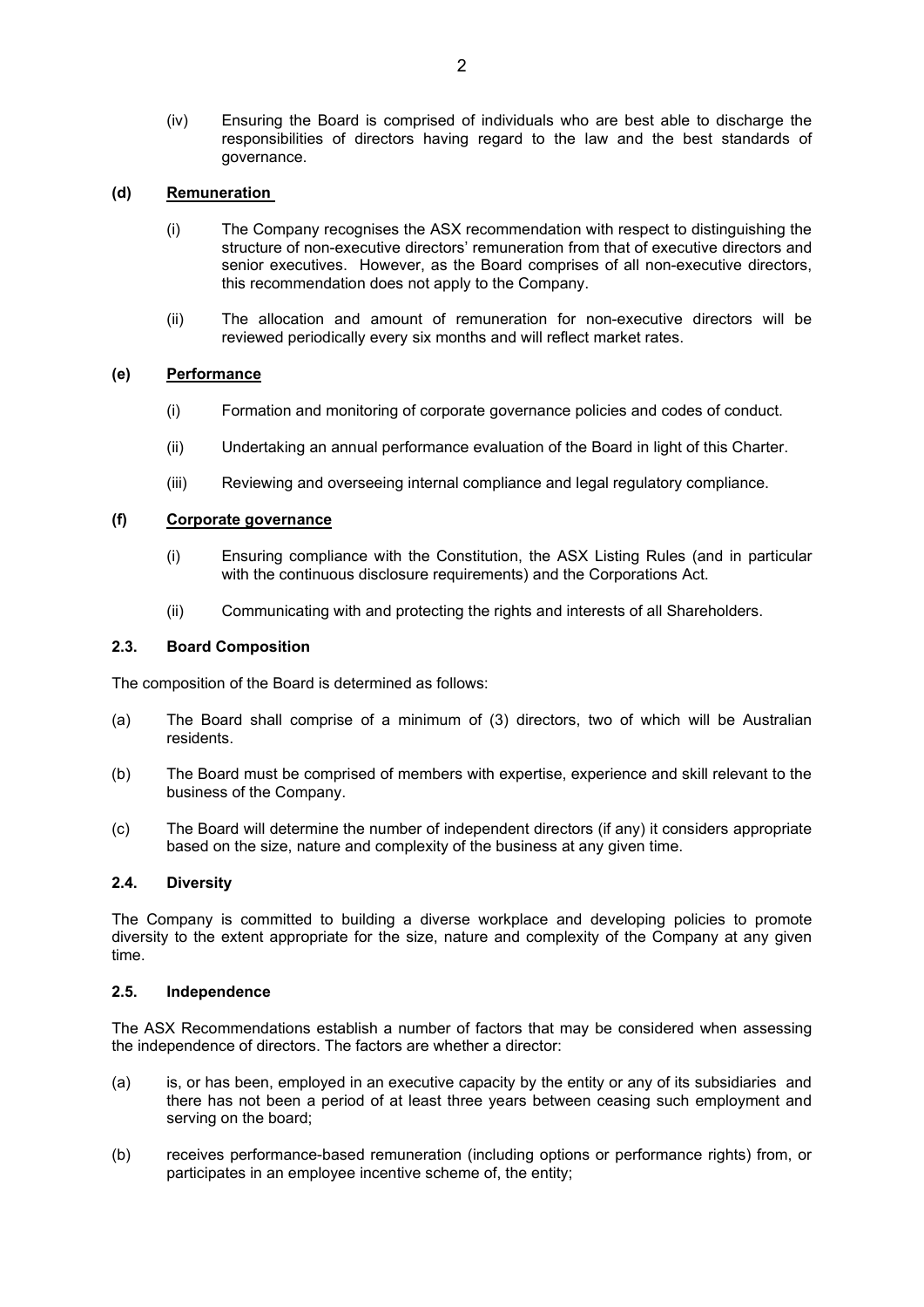- (c) is, represents, or is or has been within the last 3 years an officer or an employee of, or professional adviser to, a substantial holder;
- (d) is, or has been within the last 3 years, in a material business relationship (e.g. as a supplier, professional advisor, consultant or customer) of the Company or its subsidiaries or other group member, or is an officer or otherwise associated with, someone with such a relationship;
- (e) has a material contractual relationship with the Company or another group member other than as a director.
- (f) has close personal ties with any person who falls within any of the categories described above; or
- (g) has been a director of the Company or another group member for such a period that his or her independence may have been compromised.

These factors are only indicators of matters in which to assess the independence of a Director. The Board will assess the independence of each Director in light of the interests disclosed by them. The Board's assessment of the independence of Directors will be disclosed in the Company's future annual reports (to the extent deemed necessary).

## **2.6. Committees**

The Company recognises the important of establishing audit, remuneration and nomination committees as good corporate governance in circumstances where appropriate for the size, nature and complexity of the Company.

However, considering the size of the Company, the functions that would be performed by these committees are best undertaken by the Board. This is also in line with ASX Recommendations which recognise that "the ultimate responsibility of the integrity of a company's financial reporting rests with the full board".

The Board will review its view on these committees in line with the ASX Recommendations and in light of any changes to the size or nature of the Company and if required may establish committees to assist it in carrying out its functions. At that time the Board will adopt a policy or charter for such committees in accordance with the ASX Recommendations and industry best practices.

## **2.7. Appointment and Retirement**

#### *Appointment*

The Board will consider the appointment of a Director as and when a vacancy arises in accordance with the following considerations:

- (a) the skills, expertise and experience of any proposed Director;
- (b) the relevant and appropriateness of these skills, expertise and experience when compared to those of the current Board;
- (c) the terms of appointment must be recorded in a letter of appointment taking into consideration the ASX Recommendations; and
- (d) the terms of appointment must be in accordance with the Company's Constitution, the Corporations Act and the Listing Rules.

Prior to making any formal offer, a potential Director must be given sufficient information about the Company to allow the potential Director to conduct his / her personal due diligence. The information will extend to non-public information and care must be taken to ensure confidentiality.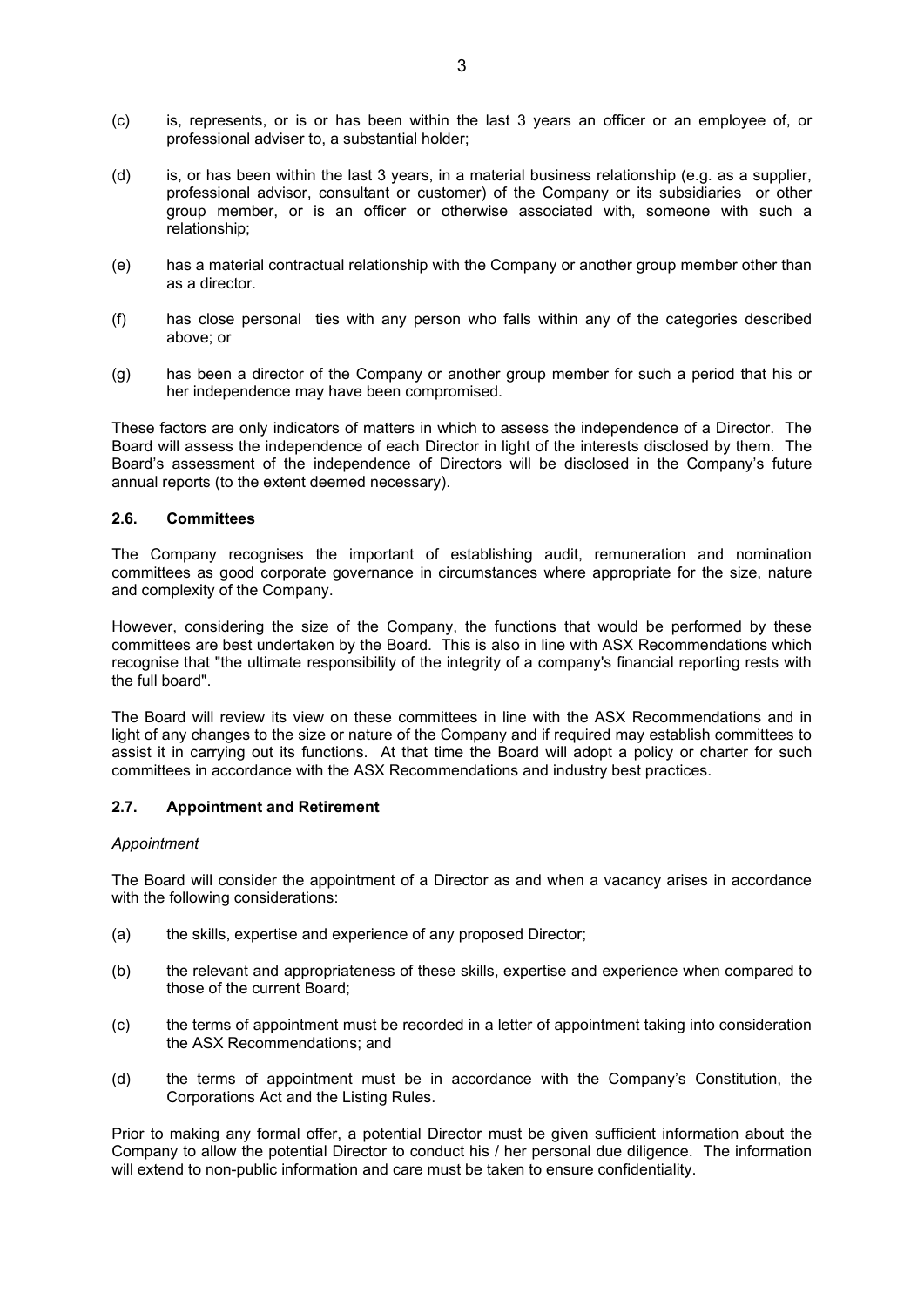## *Retirement*

A Director must retire in accordance with the Corporations Act, the Listing Rules and the Company's Constitution. A Director may be re-elected if the Constitution permits.

### **2.8. Induction and Information**

#### *Induction Program*

The Company Secretary is responsible for arranging for the new Director to undertake an induction program to enable them to gain an understanding of:

- (a) Company's investments;
- (b) the Company's financial, strategic, operational and risk management position;
- (c) their rights, duties and responsibilities; and
- (d) any other relevant information.

As part of this induction program, a new Director will meet with all incumbent Directors (if this has not already taken place).

#### *Ongoing Information*

The Chairman, Directors, the Executives, Company Secretary and any other key members of management must be conscious to ensure that updated information is provided to the Board in a timely fashion to enable them to effectively discharge their duties as Directors.

Directors are entitled to request and receive such additional information as they consider necessary to support informed decision-making. Any Director has the authority to seek any information he/she requires from any Executive, employee or contractor of the Company.

#### **2.9. Advice, Unit Trading and Performance**

#### *Independent Advice*

In the performance of their duties as Directors, the Directors have a right to seek independent legal or other professional advice at the Company's expense.

### *Director Share Trading*

The Share Trading Policy imposes restrictions on the trading of financial products by people, including Directors with undisclosed price sensitive information. All Directors, Executives and senior management must follow the Share Trading Policy.

#### *Performance*

The performance of Directors shall be assessed and reviewed by the Board. To determine whether it is functioning effectively, the Board shall:

- (a) review this Policy annually; and
- (b) perform an evaluation of the Board's performance at intervals considered appropriate; and
- (c) seek external advice where the Board considers necessary or appropriate.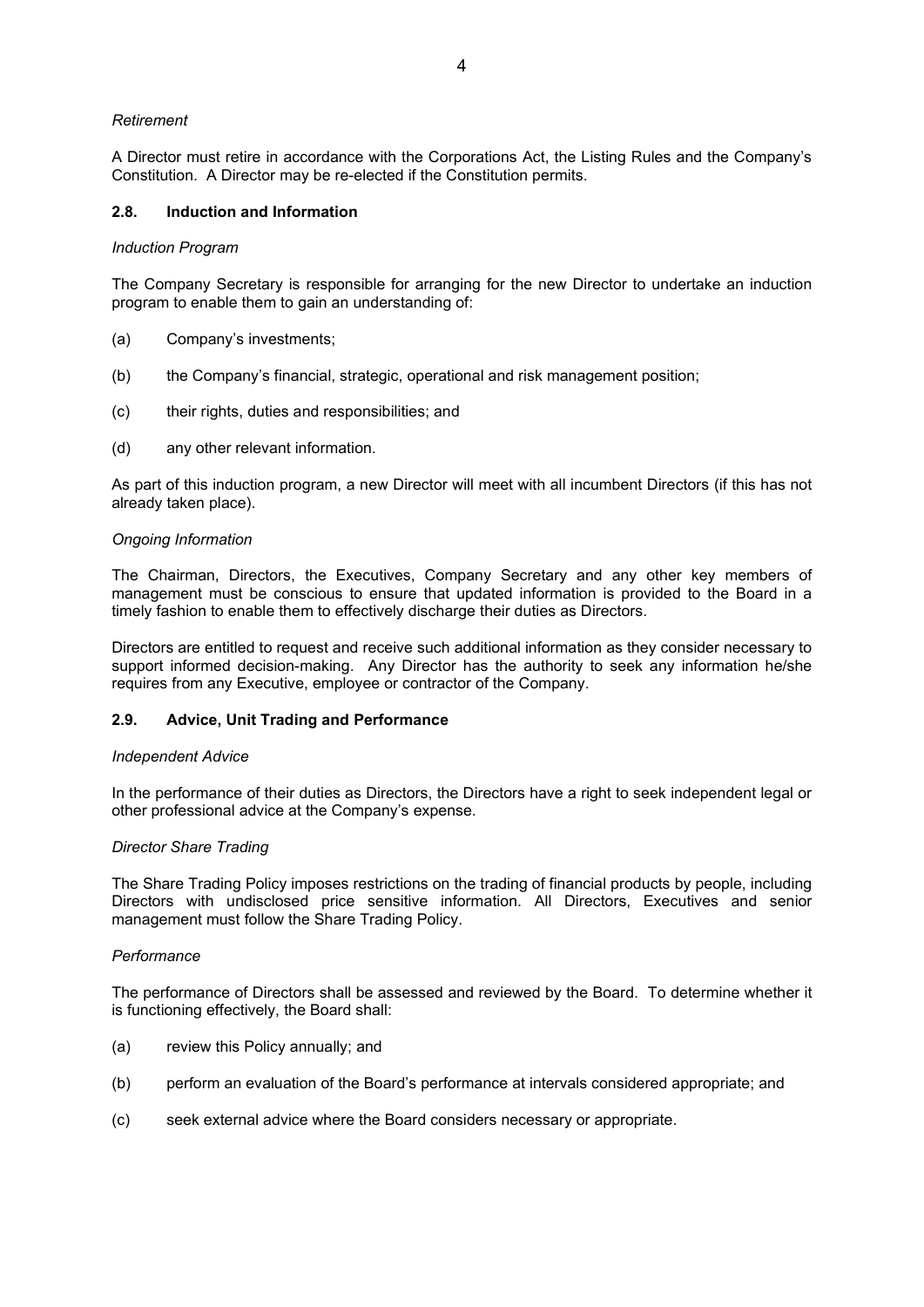## **2.10. Ethical standards and Share Trading**

The Directors must perform their duties in line with the Company's objectives and with the utmost integrity. Furthermore, the Directors must comply with the Company's Code of Conduct, Share Trading Policy and Insider Trading Policy as set out in Sections 4, 5 and 6 of this Charter.

It is recognised that the Directors may from time to time trade in securities in which the Company is also invested. It is also recognised that other parties with whom a Director is associated or affiliated or to whom the Director provides services may also from time to time trade in securities in which the Company is also invested (together **Director-linked Entities**). This may result in the potential for conflict between the interests of (i) the Company and (ii) the interests of those Directors **(Conflicted Directors)** or Director-linked Entities. There is also the possibility that the ability of the Company, Conflicted Directors or Director-linked Entities to trade in securities may be limited due to the actions of the other parties.

To limit the potential for such issues arising, Conflicted Directors will not be provided with information that is not in the public domain regarding the composition of the portfolio of the Company (**Portfolio Information**) in the ordinary course of business. Any Conflicted Director may request Portfolio Information to enable the Conflicted Director to satisfy his or her statutory and fiduciary duties as a director of the Company from time to time. Provision of Portfolio Information must not be unreasonably withheld or delayed however, provision may be subject to the relevant Conflicted Director providing suitable undertakings regarding trading and conflict management and the establishment of suitable protocols to manage these issues for the benefit of the Company.

#### **2.11. Compliance with Laws**

The Company must comply with the Corporations Act, the Listing Rules as well as all other applicable laws, statutes and policies. Examples of applicable areas of regulation include:

- (a) Regulatory Guides and Practice Notes issued from time-to-time by the Australian Securities & Investments Commission;
- (b) occupational health & safety legislation;
- (c) employment related legislation;
- (d) anti-discrimination legislation; and
- (e) taxation legislation.

Directors shall have the right to seek advice from external consultants or specialists where the Board considers that necessary or appropriate.

#### **2.12. Constitutions**

The Constitution is a key governance document. The Board must ensure that it complies at all times with the provisions of the Constitution.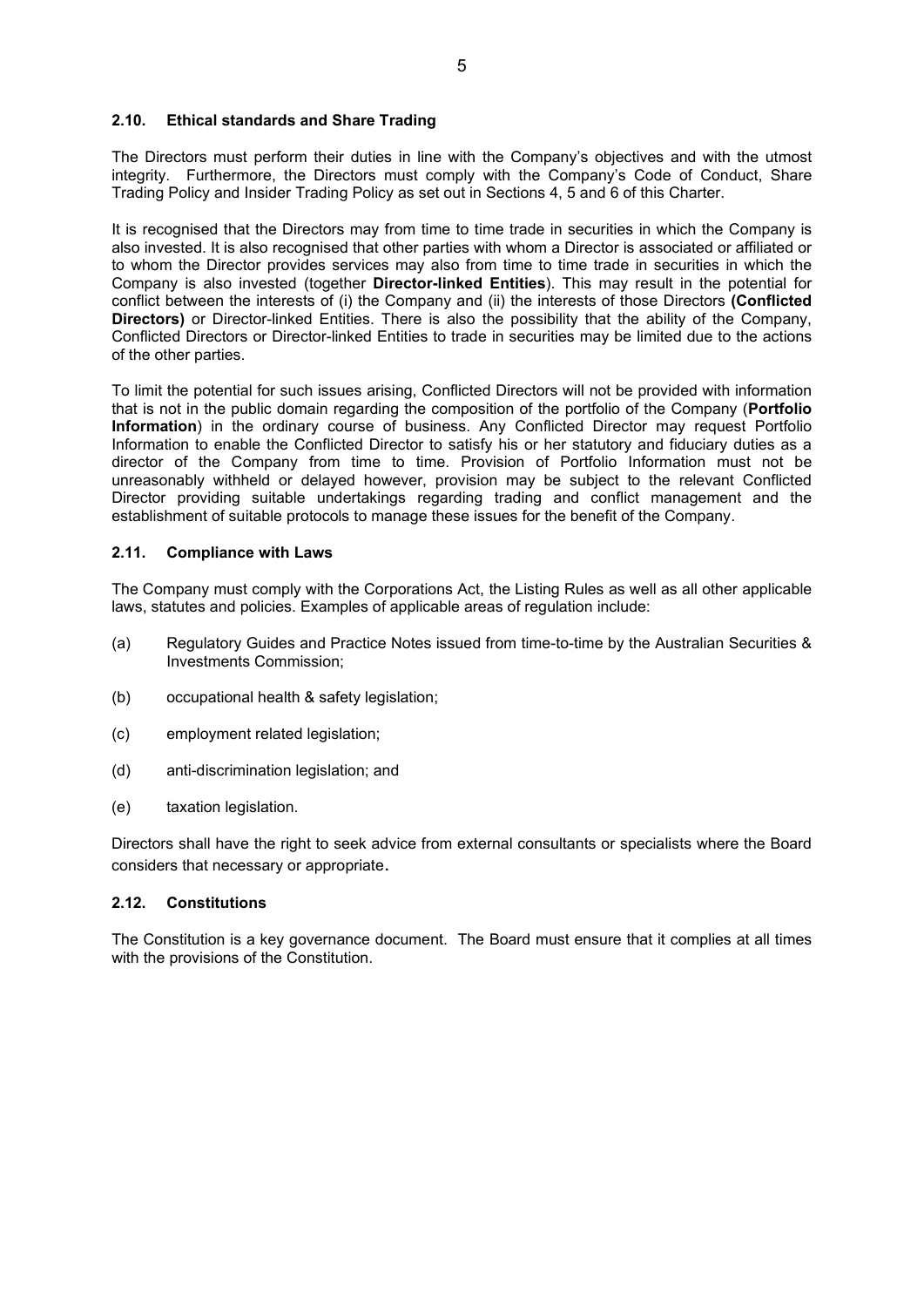# <span id="page-9-0"></span>**3. Continuous Disclosure Policy**

# **3.1. Introduction**

The objective of the continuous disclosure policy is to ensure that the Company complies with its continuous disclosure obligations under the Corporations Act and the Listing Rules. Additionally, this policy aims to:

- (a) ensure that information issued by the Company is issued to Shareholders and the market in a timely manner;
- (b) to promote investor confidence in the integrity of the Company and its securities; and
- (c) to generally promote investor protection and protection of the market.

# **3.2. Continuous Disclosure**

An ASX listed company is subject to the continuous disclosure requirements under the Corporations Act and the Listing Rules, in addition to the periodic and specific disclosure requirements in the Listing Rules.

The continuous disclosure obligation is contained in Listing Rule 3.1 and states that the continuous disclosure obligation will be breached by an issuer who intentionally, recklessly or negligently fails to notify the ASX of information that:

- (a) is not generally available; and
- (b) a reasonable person would expect, if it were generally available, to have a material effect on the price or value of its securities.

unless the information falls within the carve-outs from the disclosure set out in ASX Listing Rule 3.1A, and referred to in section 3.3 of this Policy.

Contravention of continuous disclosure obligations can extend to a person (director or executive) who is involved in a contravention of the continuous disclosure regime by a disclosing entity.

# **3.3. Disclosure exception**

The continuous disclosure obligation is not applicable where each of the following is satisfied in relation to the information:

- (a) one or more of the following applies:
	- $(i)$  it would be a breach of a law to disclose the information;
	- (ii) the information concerns an incomplete proposal or negotiation;
	- (iii) the information comprises matter of supposition or is insufficiently definite to warrant disclosure;
	- (iv) the information is generated for internal management purposes of the Company; or
	- (v) the information is a trade secret; and
- (b) the information is confidential and ASX has not formed the view that the information has ceased to be confidential; and
- (c) a reasonable person would not expect the information to be disclosed.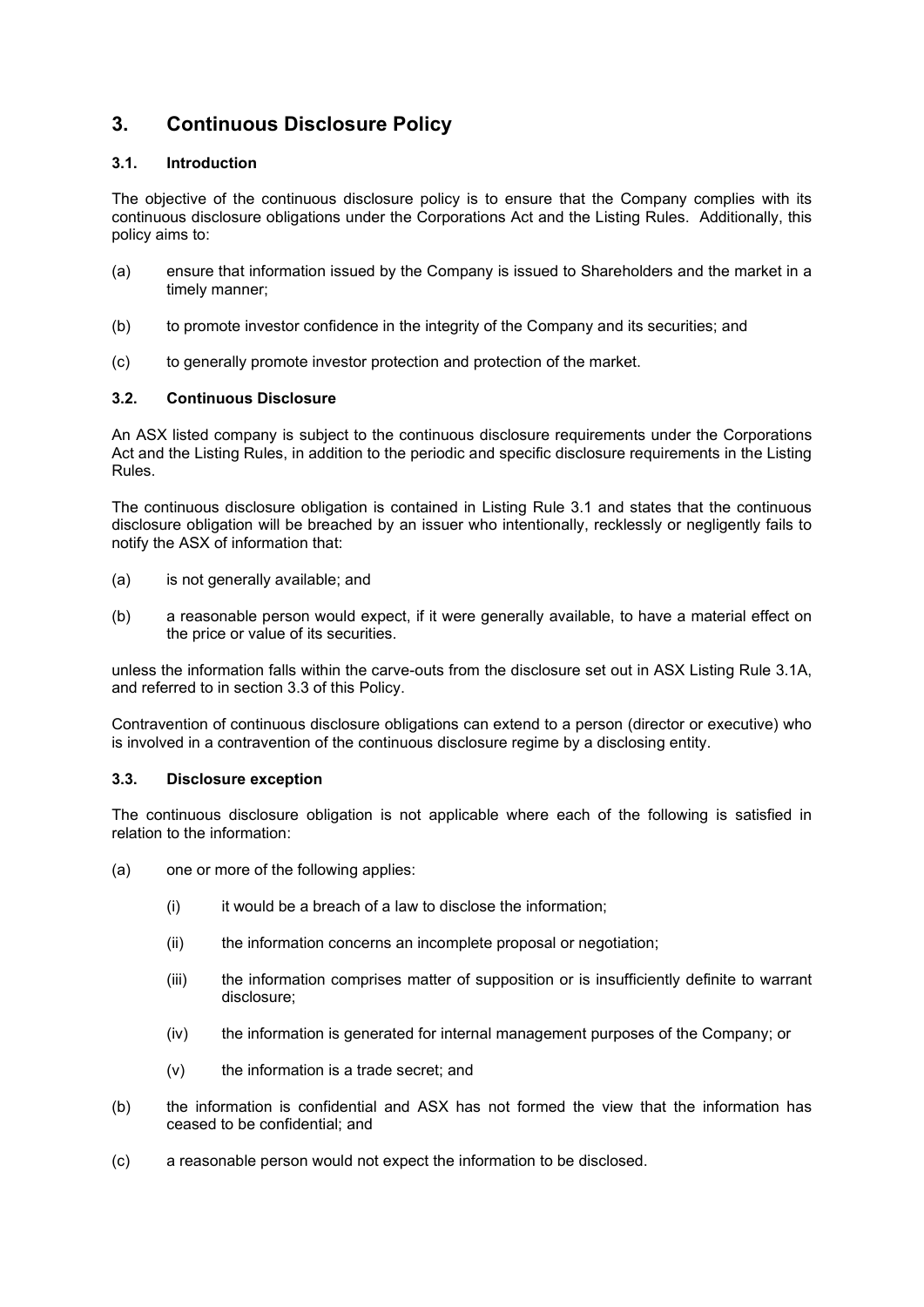Should one of the exceptions no longer be applicable then the Company can no longer rely on these exceptions and must disclose the information immediately to the market.

# **3.4. Compliance**

The Company will ensure compliance with this Continuous Disclosure Policy and must:

- (a) disclose price sensitive information to the ASX as soon as it becomes aware of that information;
- (b) ensure that the information is not false, misleading or deceptive so as to avoid creating what would constitute a false market; and
- (c) ensure that the information is disclosed clearly (expressed objectively), accurately and is complete.

In doing so the Company will ensure compliance with Listing Rule 15.7 that requires an entity not to release information anyone until it has given the information to the ASX and has received an acknowledgement from the ASX that the information has been released to the market.

#### **3.5. Price Sensitive Information**

The Company will ensure that all price sensitive information is released to the market in accordance with the Listing Rules and in accordance with the Announcements Procedure in Section 3.9 of this Continuous Disclosure Policy.

Price sensitive information is information that:

- (a) a reasonable person would expect will have "a material effect on the value or price" of securities; and
- (b) if the information were publicly available "would, or would be likely to, influence persons who commonly invest in securities in deciding whether to acquire or dispose of" those securities".

Price sensitive information includes information relating to a takeover bid or a merger, proposed acquisition or disposal of a material asset, material variations in earnings or profits from previously published forecasts, a material change to the business plan, loss of a material contract and major litigation.

# **3.6. Loss of Confidentiality**

Where confidentiality is lost as a result of a specific rumour or media comment then the Company will respond to media speculations to the extent that such responses are required to correct or prevent a false market. In determining whether confidentiality is lost the Company will look at previous announcements it had made and will consider any likely reaction of the market or particular investors to such speculation.

# **3.7. Administering Corporate Governance Compliance**

This Continuous Disclosure Policy will be administered by the Board of the Company and key personnel as follows:

- (a) the Board will be involved in reviewing and approving significant ASX announcements;
- (b) the Board will ensure and monito compliance with this policy;
- (c) the Directors of the Manager will be responsible for the overall administration of this policy ;
- (d) the Company Secretary will be responsible for all communications with the ASX;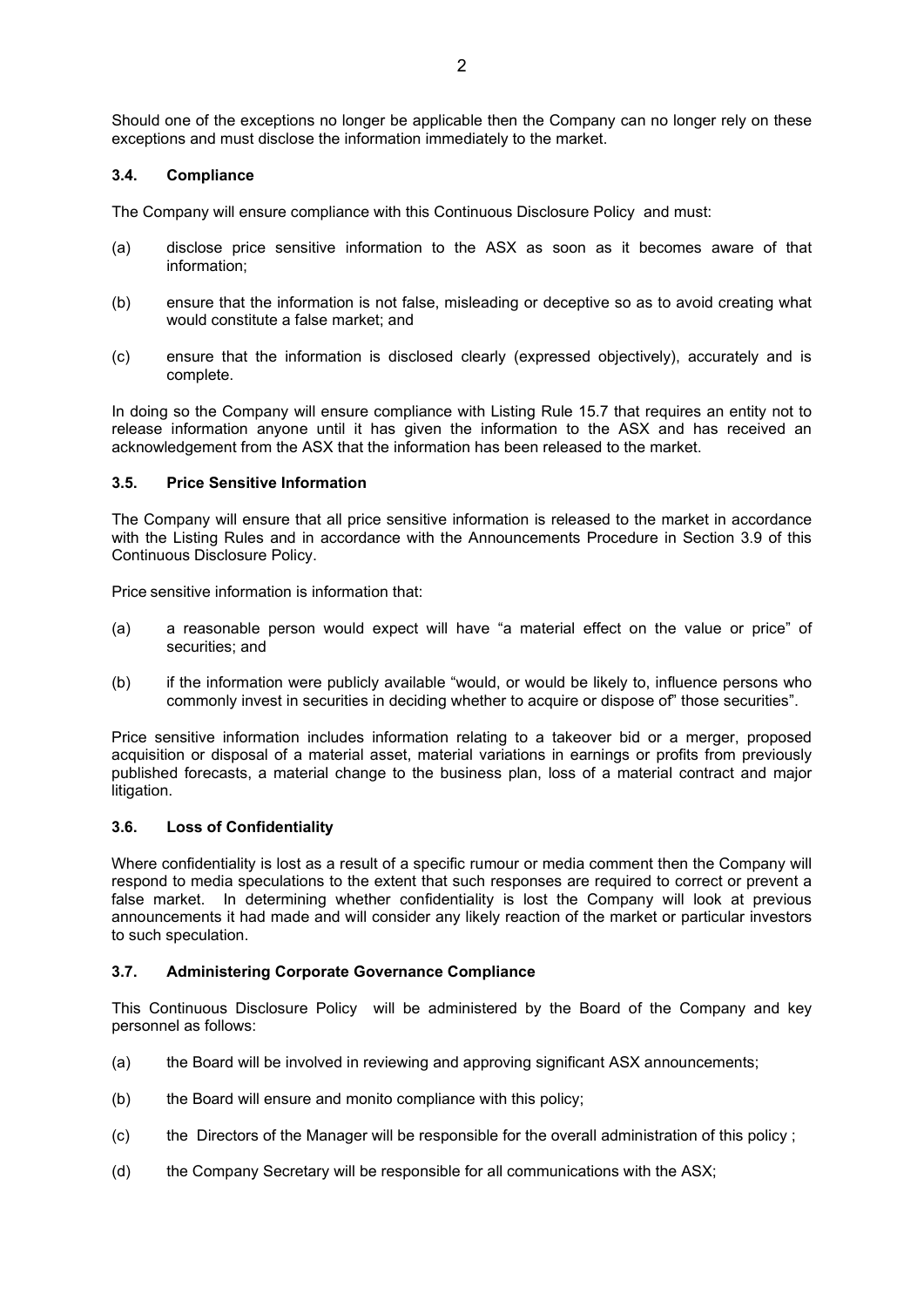(e) other Executives, employees and the Manager will report any material price sensitive information to the Company Secretary and they will observe the Company's No Comments Policy as set out below.

### **3.8. Company Secretary**

The Company Secretary is responsible for the overall administration of this policy particularly:

- (a) ensuring that the Company is compliant with its disclosure obligations;
- (b) all communications with the ASX;
- (c) reviewing proposed announcements and consulting with the Board and other advisors as necessary;
- (d) implementing reporting processes for materiality of information;
- (e) reporting on continuous disclosure issues regularly to the Board;
- (f) keeping a record of ASX announcements;
- (g) monitoring and reporting to the Board on the effectiveness of this policy in light of the ASX Recommendations; and
- (h) regularly reviewing this policy in light of legislative changes or other developments.

#### **3.9. Announcements Procedure**

The Company's announcements to the ASX will be managed in accordance with the following procedure:

- (a) as soon as any Director of the Company or employee of the Manager becomes aware of any price sensitive information the Board or the Company Secretary is to be notified;
- (b) the Company Secretary will review and assess that information and determine whether it needs to be disclosed or whether it needs to be further discussed with the Board;
- (c) if an announcement of price sensitive information is required the Company Secretary will prepare a draft announcement;
- (d) the Company Secretary will provide the draft announcement to the Board for approval;
- (e) following the approval of an announcement of price sensitive information by the Board, the Company Secretary will then lodge the announcement with the ASX electronically;
- (f) after receiving acknowledgement from the ASX that the announcement has been released the Company Secretary will ensure the announcement is accessible from the Company's website. This will be done within 24 hours of receiving that acknowledgement.

#### **3.10. Market speculation and No Comments Policy**

The Company recognises the need to be aware of any market speculation or rumours that impact the Company. Accordingly, if required, the Board of the Company will monitor major sources of news and information, including significant social media sites that regularly include posts about the Company (such as investor blogs, chat sites, on-line forums or other social media).

The Company has adopted a "no comments" policy in relation to any market speculation or rumours and this policy must be observed by all Executives and employees of the Manager at all times. In light of this, the Company may issue an announcement in response to a market speculation or rumour where it is necessary to do so to eliminate the possibility of a false market or contravention of the Listing Rules.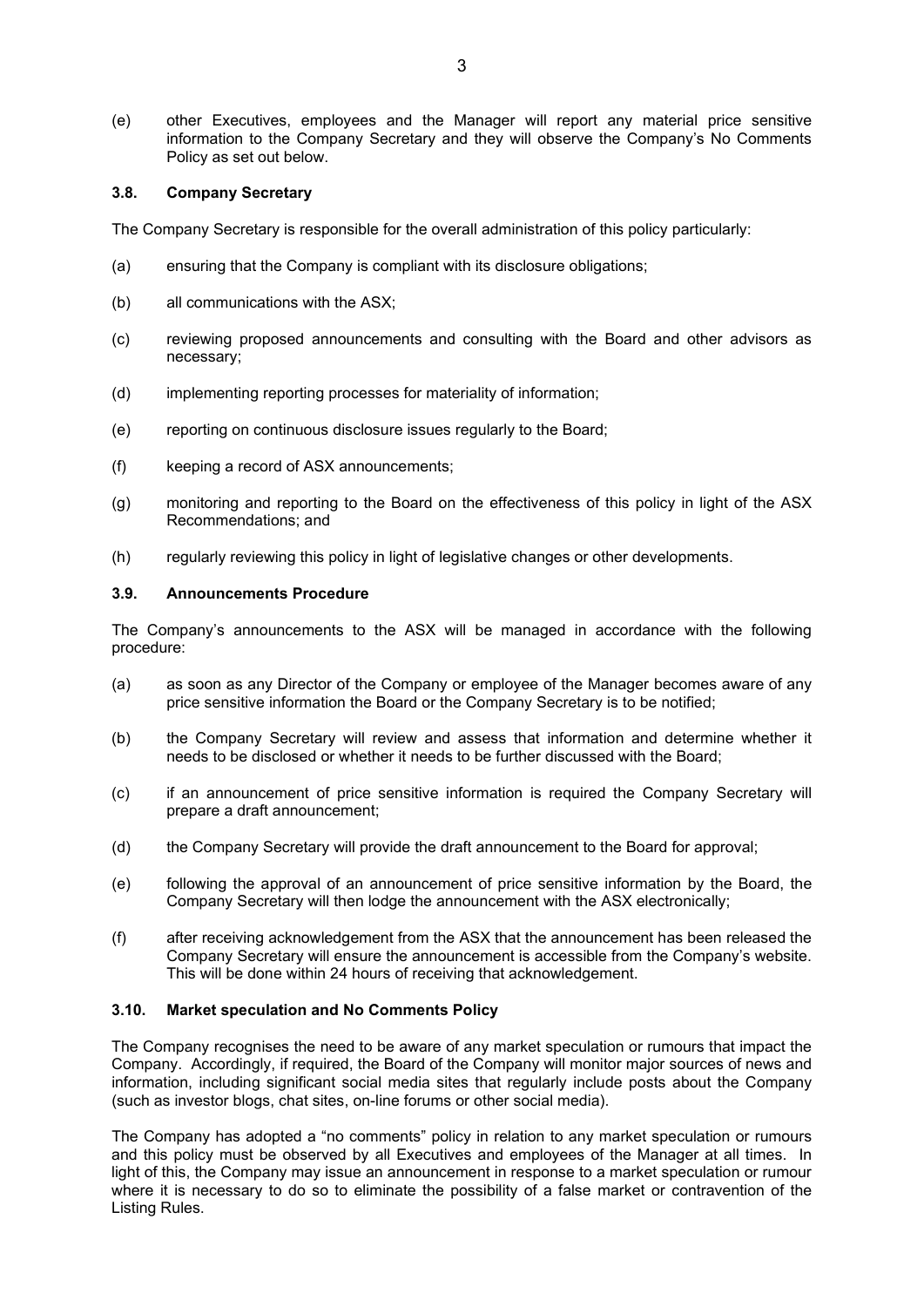Each Executive and employee of the Manager will notify the Company Secretary as soon as possible if that employee:

- (a) is approached by the media or any analysts or other external parties with respect to providing any information about the Company (noting the general policy to be observed is a "no comments" policy); or
- (b) becomes aware of market speculation or rumours involving the Company (including through posts on social media or networking sites,

However, where requested to do so, the Company will provide the ASX with any information in its possession necessary to correct or prevent a false market in the Company's shares.

As part of the Company's management of investor relations it may conduct briefings with analysts or investors from time to time. However, the Company's policy for conducting these briefings will be to ensure that no material price sensitive information is announced prior to it being announced to the market. No briefing will be held during the pre-results periods. In addition, a procedure will be in place for the conduct of the briefings which will include that at any briefing 2 employees of the Manager must be present, notes of the briefing must be kept by an employee of the Manager attending and any information to be used at briefings must be signed off by at least two Directors prior to the briefing.

Where in the course of a briefing a question is raised that refers to price sensitive information that has not been previously disclosed the Executive or employee of the Manager must decline to answer the question but take the question on notice and advise the Board and the Company Secretary of the question.

See the Insider Trading Policy in Section 6 of this Charter for further details.

## **3.11. Social Media and Comments**

Except as specified in this Charter, employees of the Manager are prohibited from making external comments (whether spoken or written) about the Company's business affairs or operations that could result in speculation or rumours about the Company via the internet, social media or networking technologies including:

- (a) social networking sites including Facebook, MySpace, LinkedIn;
- (b) online forums and blogging sites, including micro blogs (eg Twitter);
- (c) photo and video sharing sites including Youtube, Flickr, Instagram;
- (d) online encyclopaedias including Wikipedia, Investopedia; and
- (e) any other websites that allow individual users to publish information.

#### **3.12. Responding to Analyst Reports and Forecasts**

If a draft report has been sent to the Company for comments the report should be forwarded directly to the Company Secretary. The Company will not endorse any reports, and will restrict any comments to factual matters and matters which have been previously disclosed to the ASX. See the Insider Trading Policy for further details.

### **3.13. Trading Halts**

The Company in certain circumstances may need to request a trading halt from the ASX. The Chairman in consultation with the Board will make decisions in relation to trading halts and the only personnel authorised to request a trading halt on behalf of the Company will be the Chairman and the Company Secretary.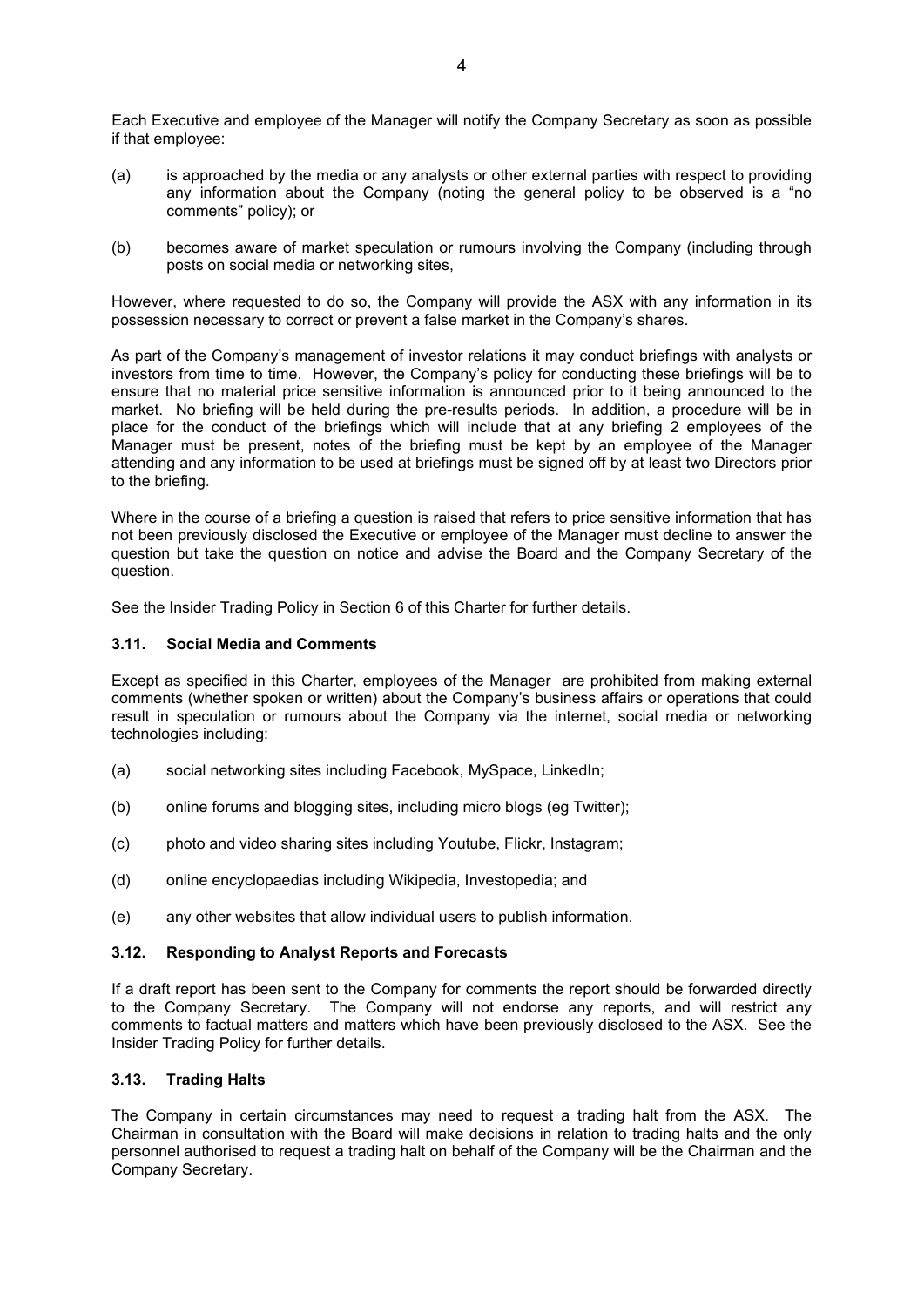### **3.14. Advisors**

To ensure compliance with its listing obligations, the Company may from time to time require advisors to advise on its adherence to this policy. The Company may ask such advisors to sign a confidentiality agreement before disclosing any information to them.

## **3.15. Contravention of Policy**

Non-compliance with the continuous disclosure obligations may constitute a breach of the Corporations Act and the Listing Rules. This may result in fines for the Company, personal liabilities for Directors and other officers and damage to the Company's reputation. The Company takes continuous disclosure very seriously and will not tolerate any deviation from this policy by any employee and will take disciplinary action against any employee where a contravention arises. Disciplinary action may include dismissal.

#### **3.16. Shareholder Communications**

The Board aims to keep Shareholders informed of all major developments affecting the Company's activities and its state of affairs through announcements to the ASX, releases to the media and dispatch of financial reports. All such announcements are also placed on the Company's website at **www.sandoncapital.com.au**.

These include:

- (a) monthly net tangible asset backing announcements;
- (b) the half year report;
- (c) the full year report;
- (d) the annual report;
- (e) the notice of annual general meeting, explanatory memorandum and the Chairman's address;
- (f) occasional ASX announcements made to comply with the Company's continuous disclosure requirements; and
- (g) occasional correspondence sent to Shareholders on matters of significance to the Company.

The Board encourages full participation of Shareholders at the Annual General Meeting or any general meeting to ensure a high level of accountability and identification with the Company's strategy and goals. The Company's auditor will attend the Annual General Meeting to answer questions from Shareholders relating to audit.

The Company's annual report is the main vehicle for communicating with Shareholders on the activities and performance of the Company. The annual reports are posted on Company's website and is available for downloading.

As part of the Company's developing investor relations program, shareholders are encouraged to register with the Company through the share registry services, to receive email notifications of when an announcement is made by the Company to the ASX. Links are made available to the Company's website on which information provided to the ASX is immediately posted.

Any shareholders and investors questions or comments should be communicated to the Company. The questions or comments of the shareholders and investors communicated to the Company will be analysed and if considered appropriate, will be passed on to the Board. If appropriate, a representative of the Manager of the Company may meet with the shareholder and investor to discuss the matter.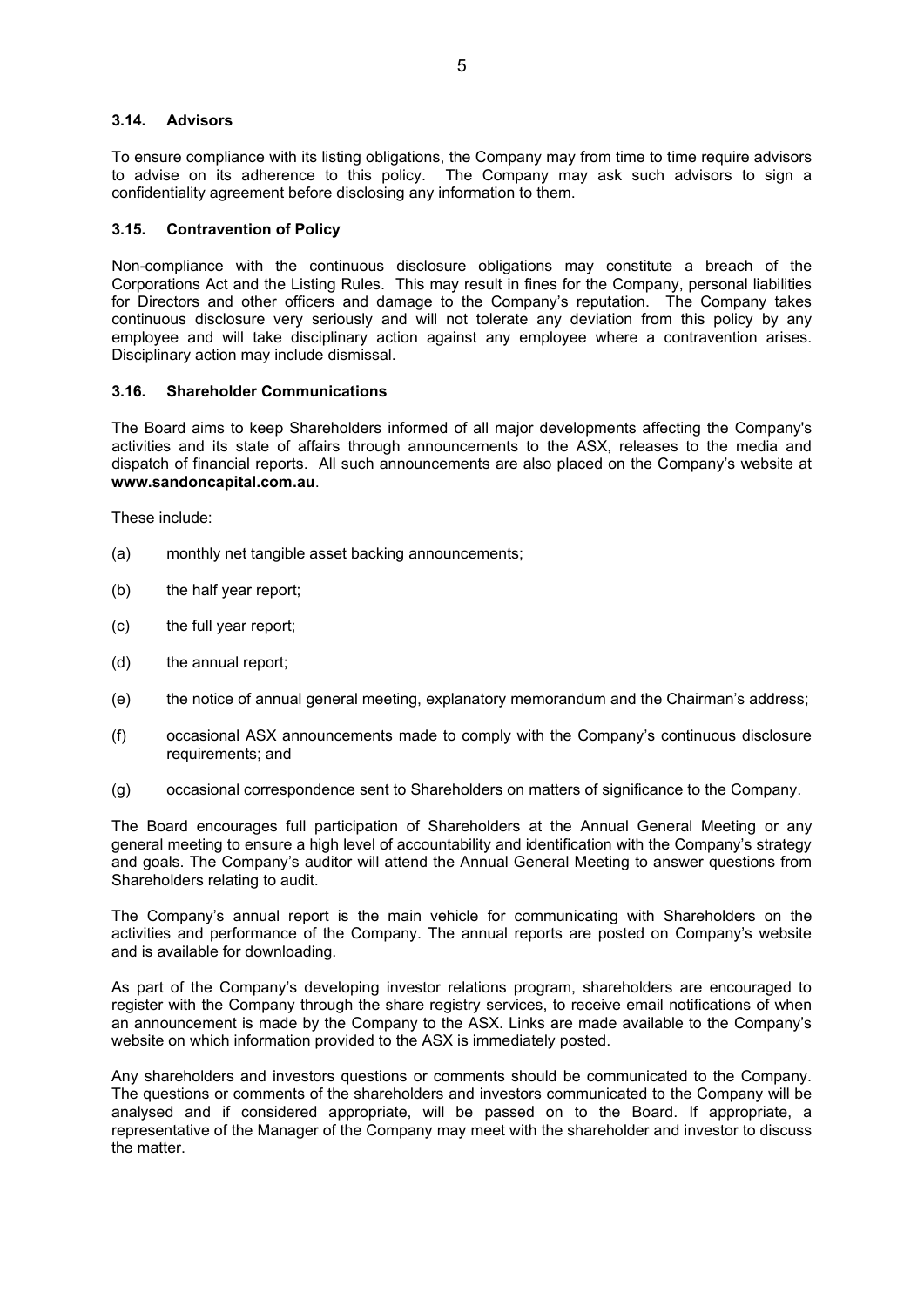## **3.17. Ethical Standards/Business Conduct**

The Company actively promotes a set of values designed to assist all personnel in their dealings with each other, competitors, customers and the community. The Company has adopted a Code of Conduct policy which is set out in this Charter.

The Company has also adopted a Share Trading Policy, which is also set out in this Charter.

### **3.18. Review**

The Board will periodically review this Continuous Disclosure Policy to ensure that it reflects the letter and spirit of all applicable laws and regulation.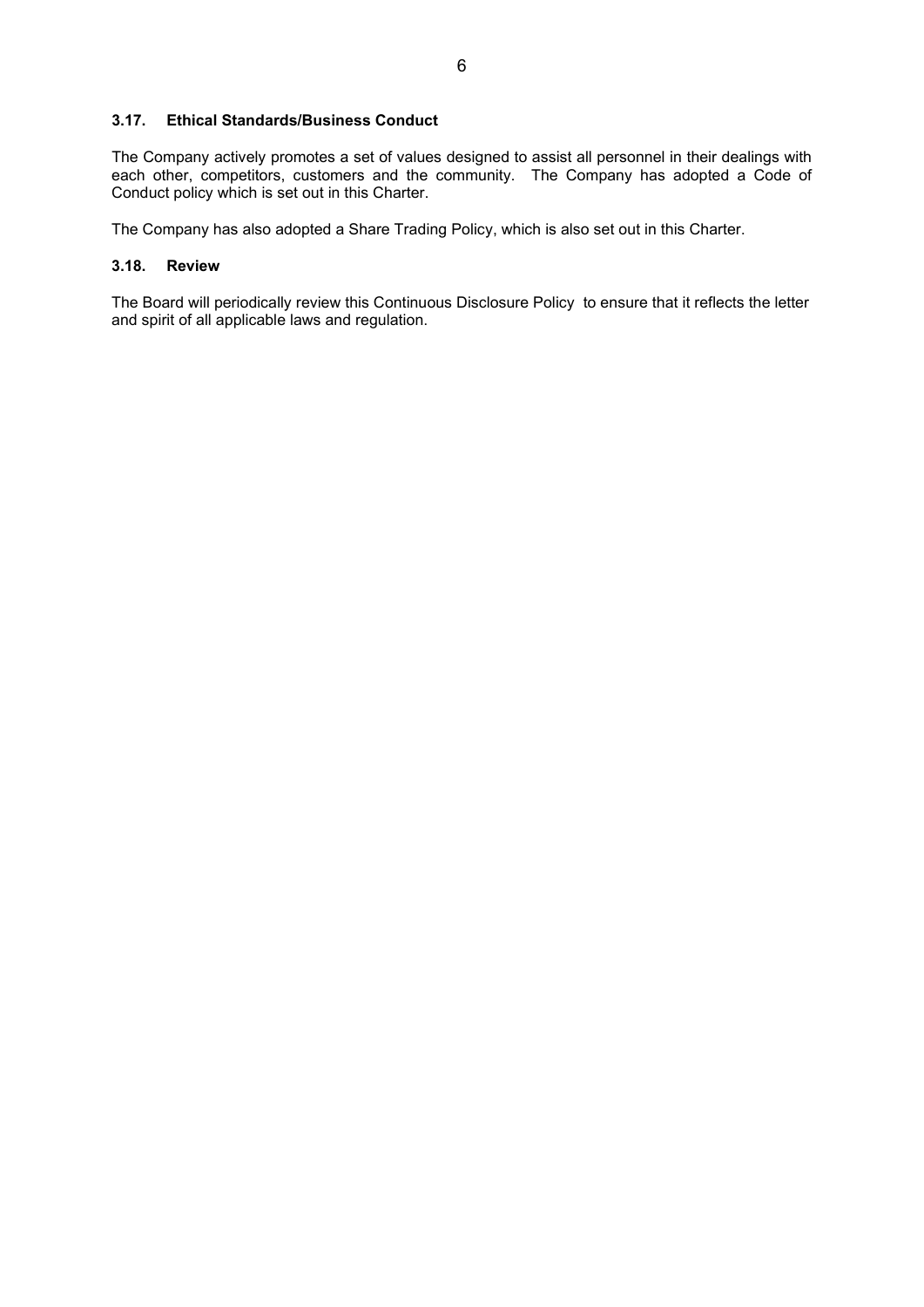# <span id="page-15-0"></span>**4. Code of Conduct**

# **4.1. Introduction**

The Company is committed to maintaining ethical standards in the conduct of its business activities. The Company's reputation as an ethical business organisation is important to its ongoing success and it expects all its Directors and officers to be familiar and have a personal commitment to meeting these standards.

# **4.2. Purpose of this Code**

The Board has adopted this Code of Conduct to define basic principles of business conduct. This Code requires Directors and Officers to abide by the policies of the Company and to the law. The Code is a set of principles giving direction and reflecting the Company's approach to business conduct and is not a prescriptive list of rules for business behaviour.

## **4.3. Business Ethics and Company Values**

Directors and Officers are expected to reflect and act in accordance with the following Company values

**Openness, honesty, fairness and integrity** – Directors and officers l conduct themselves with openness, honesty, fairness and integrity in business transactions and in dealings with others.

**Mutual respect** – Directors and Officers treat everyone else with whom they interact in their work with courtesy and respect.

**Ethical Conduct** – Directors and Officers act ethically in their approach to business decisions.

**Compliance with Laws** – Directors and Officers comply with all laws that govern the Company's business and the policies that the Company adopts from time to time.

#### **4.4. Business Conduct**

Directors and Officers will observe appropriate principles of behaviour when conducting Company business and interacting with others.

**Compliance with laws and regulations** – Directors and officers will act in compliance with all laws that apply to the Company's business.

**Trading in Shares** – Any trading of the Company's shares must be done in accordance with the Share Trading Policy.

**Privacy and Intellectual property** – Each Director and Officer is responsible for protecting the Company's intellectual property rights. All intellectual property that a contractor generates in relation to the Company is the property of the Company.

# **4.5. Personal and Professional Conduct**

**Financial Integrity** – The Company has stringent financial accounting procedures that are overseen by management, the audit committee and the external auditor. The use of Company funds or assets for any unethical purpose is prohibited.

**Giving Gifts** – The Company does not allow the making of payments or payments in kind (gifts, favours etc) to induce individuals to award business opportunities to the Company or to make a decision in the Company's favour. This activity is prohibited by the Criminal Code Act 1995.

The Company recognises that it is accepted business practice that entertainment and small gifts may be extended to third parties with whom the Company has a relationship. However, any such gifts must be made for a proper purpose.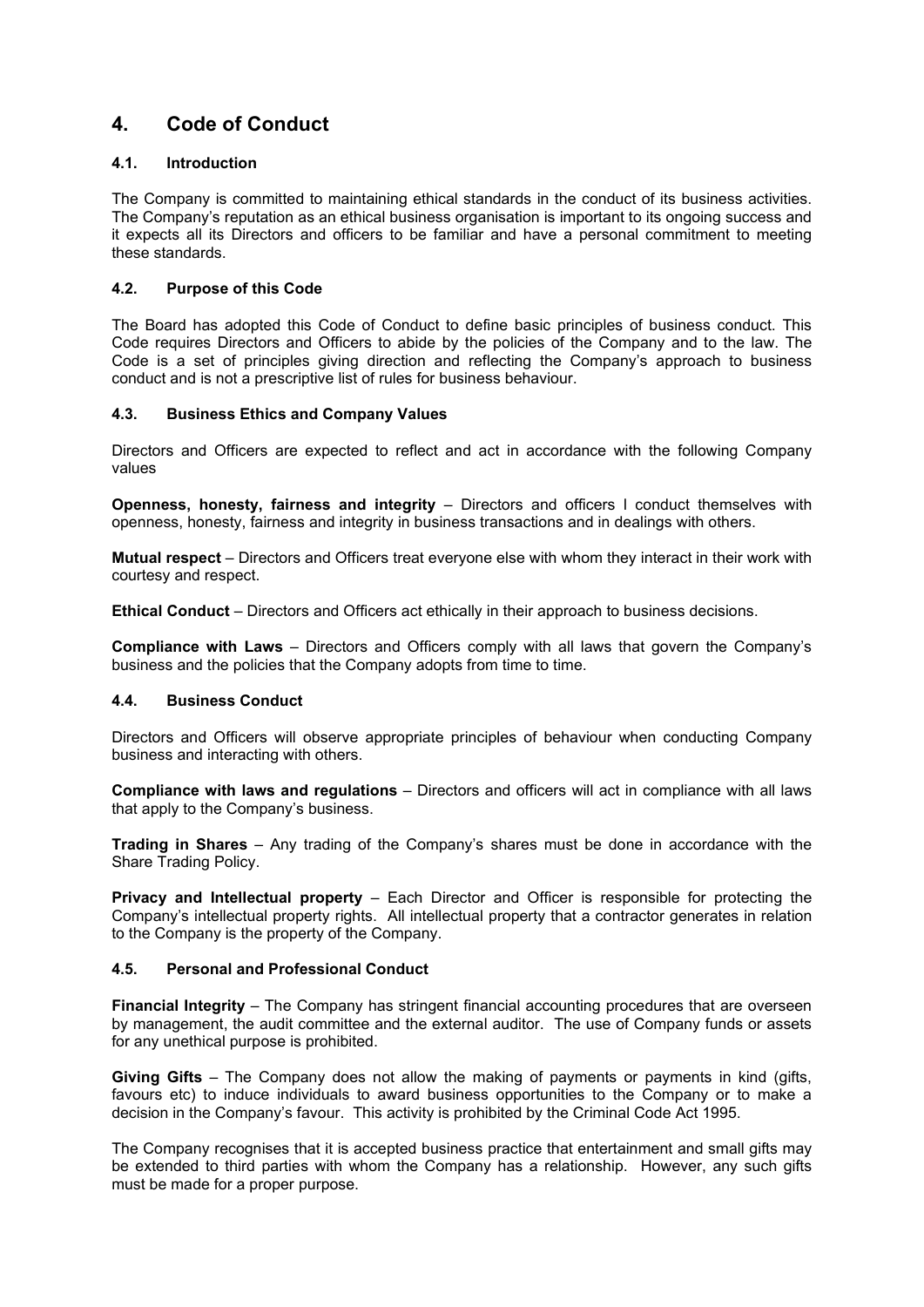**Accepting Gifts** – Directors and Officers should not accept personal gifts or extraordinary hospitality, accommodation or travel which may influence, or appear to influence, a business decision.

**Business agreements and contracts** – The Company expects to compete fairly and ethically for all business opportunities. Directors and Officers involved in the negotiation of agreements and contracts must ensure that they act in accordance with the law.

All appropriate approvals must be obtained before contracts are executed. The Company is committed to meeting its contractual obligations.

**Confidentiality** - Directors and Officers may not at any time, directly or indirectly, profit from confidential information obtained during the course of duties they perform on behalf of the Company.

Each employee must safeguard confidential information of the Company by not transferring, publishing, using or disclosing it other than when necessary in the ordinary course of business, or as specifically directed or authorised. All confidential or proprietary information that has been entrusted to the Company by a third party must be treated as if it was the Company's confidential information.

**Public Statements** – Public statements have the potential to breach the Company's obligations in respect to confidential information, share trading and continuous disclosure.

Directors and Officers should not make public statements unless authorized by the Chairman or Company Secretary.

**Smoking and the use of drugs and alcohol** – A safe and healthy work environment is the responsibility of each Director and Officer. This obligation includes responsible behaviour with respect to the use of alcohol, drugs and tobacco when conducting Company business and at Company sponsored activities.

Smoking and the use of recreational or non-prescription drugs is not permitted on Company premises.

**Gathering information on the Company's competitors** – Information should not be gained through unlawful or deceitful means.

**Conflict of Interest** – All Directors and Officers have an obligation to seek to avoid financial, business or other relationships which might be opposed to the interests of the Company or which may conflict with the performance of their duties.

Where a conflict arises, Directors and Officers should notify the Company Secretary in writing, and the Company Secretary shall inform the Board of the conflict as soon as practicable. Where a Director or officer has any doubt about conflicts of interest, he or she should contact the Company Secretary.

A Director must give the other Directors notice if they have an interest in matters that relate to the Company's affairs that may give rise to a conflict. The disclosure must provide the nature and extent of the potential conflict, and if made at a directors meeting must be recorded in the minutes , and referred to the Chairman for determination.

**Use of Company resources** – Directors and Officers must use all Company assets for proper purposes during their employment with the Company.

No property of the Company may be sold, loaned, given away, otherwise disposed of, without proper authorisation.

**E-mail and Internet** – The Company's email and internet systems have been developed to assist communication with customers, suppliers and between staff. These facilities may not be used for personal gain or in a manner which may breach the law or is inappropriate for an officer of the Company.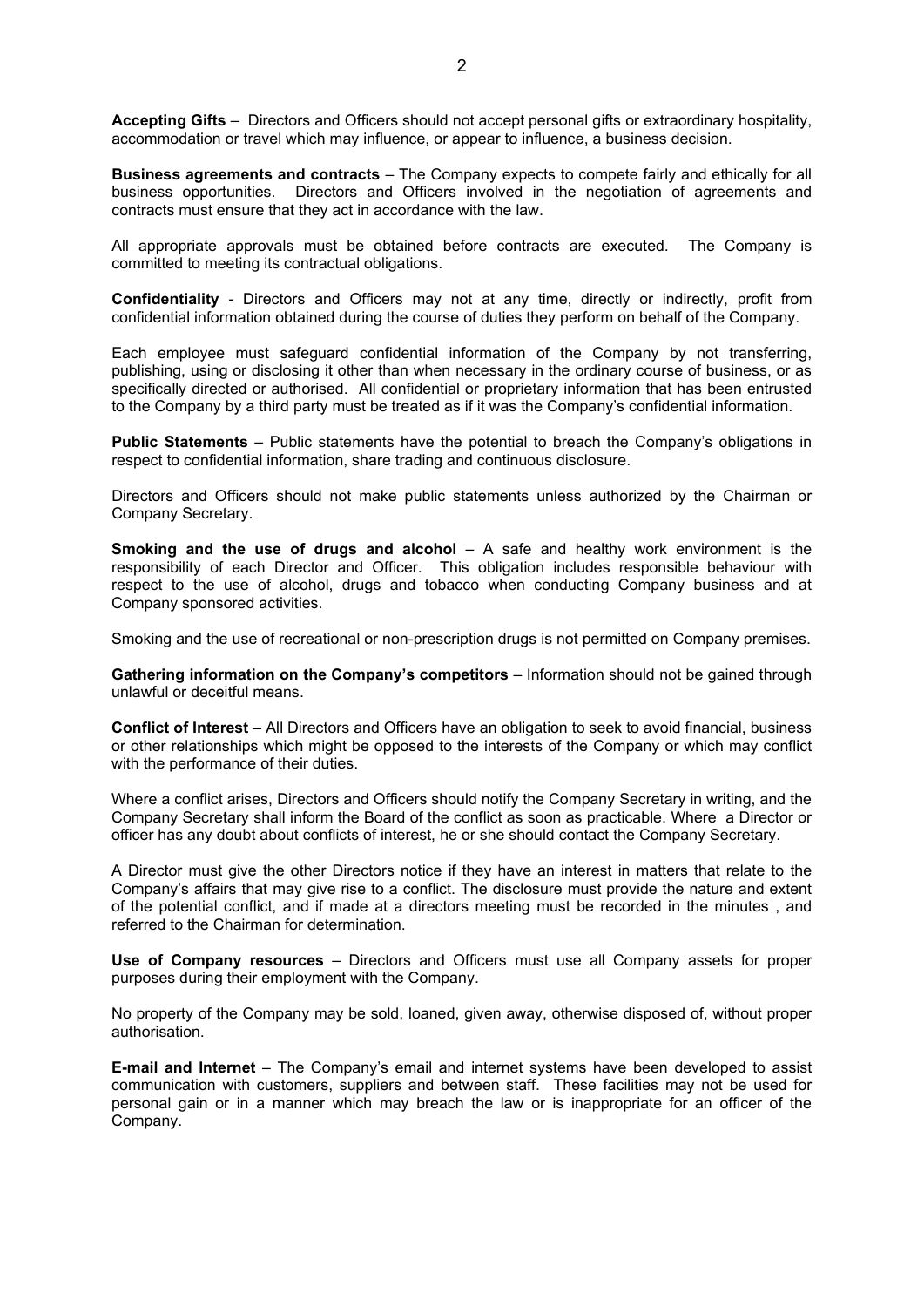# **4.6. Respect for Others**

**The Company**–The Company's policy is to ensure that is does not engage in discriminatory practices and to make employment and career decisions on the basis of individual ability, performance, experience, and Company requirements.

The Company regards personal, physical or sexual harassment as unacceptable. The Company expects and requires its Directors and Officers to comply with Occupational Health and Safety laws and Company policies.

**The Company and partners, customers and suppliers** – The Company's partners, customers and suppliers will be treated fairly and with respect. The Company strives to maintain open and frank business dealings and to develop mutually advantageous relationships.

## **4.7. Improper Behaviour**

Directors and Officers are encouraged to contact the Company Secretary where they have a reason to suspect that any fraudulent or unethical behaviour has occurred. The r Company Secretary should report the occurrence of the fraudulent or unethical behaviour to the Board immediately.

#### **4.8. More information**

A Director or Officer requiring further information regarding any aspect of the Company Code of Conduct, must contact the Company Secretary.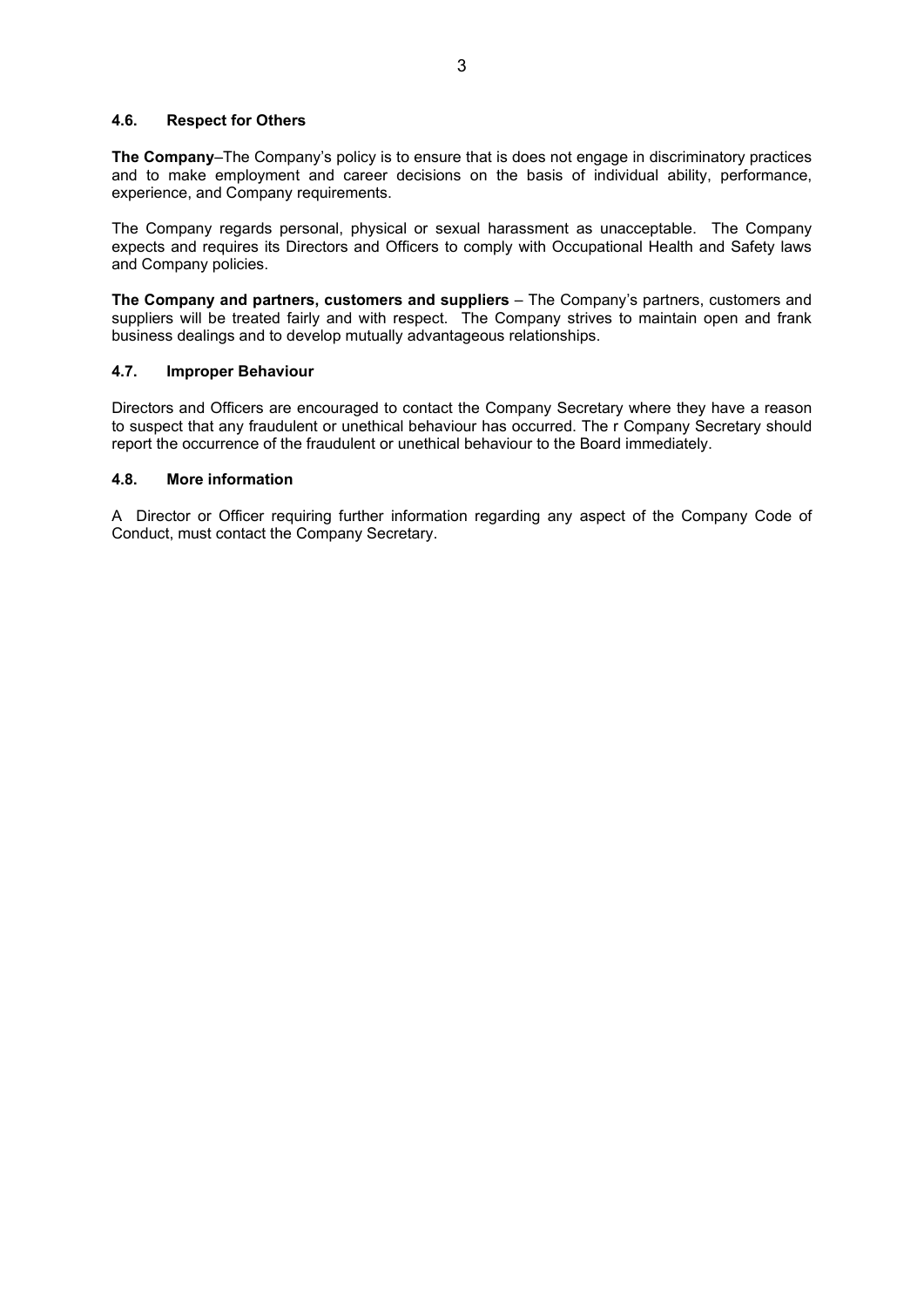# <span id="page-18-0"></span>**5. Share Trading Policy**

# **Share Trading Policy**

# **5.1. Policy**

The Board has established the following policy to apply to trading in the Company's shares on the ASX. This policy applies to those persons defined below as "Restricted Persons" of the Company. Restricted Persons to whom this policy applies must restrict their buying and selling of Company's shares within the Company trading window established by this policy.

In addition to the requirements of this Share Trading Policy, all Restricted Persons (as defined below) must also comply with the Insider Trading Policy of the Company in Section 6 of this Charter.

## **5.2. Executive restrictions on trading**

This Share Trading Policy and the restrictions on trading in shares of the Company set out below apply to the following representatives of the Company (**Restricted Persons**):

- (a) the Board;
- (b) Directors and Company Secretary;
- (c) any Executives and Officers of the Company or the Manager;
- (d) any person who is entitled to receive equity performance rights and/or options as part of any equity incentive based scheme of the Company; and
- (e) the representatives as described above of any subsidiary of the Company.

The Restricted Persons of the Company are to be subject to restrictions on trading in the Company's shares at certain times of the year. Restrictions also apply where any Restricted Persons is exposed to inside information in the course of their duties in accordance with the Insider Trading Policy (see Section 6 of this Charter).

# **5.3. Associated Parties**

Each Restricted Person has a personal responsibility to ensure that his or her "'associated parties" (being immediate family (including a spouse (or equivalent) or dependent), family company or trust) complies with the same respective restrictions as apply to Restricted Persons.

#### **5.4. Prohibition on Restricted Persons dealing in Shares**

As the Company is a listed investment company announcing its Investment Update and Net Tangible Assets (NTA) monthly on the ASX, the Board believes the shareholders are generally fully informed.

In addition to the overriding prohibition on dealing when a person is in possession of inside information in accordance with the Insider Trading Policy, Restricted Persons and their associated parties are prohibited (unless otherwise agreed to by the Board) from dealing in shares during each period of 5 business days before the announcement of a dividend or any other capital management initiative that might have a material impact on the share price.

The Board may from time to time designate further periods of time as a prohibited period under this Policy.

For the avoidance of doubt, it is emphasised that Restricted Persons may not deal whilst in the possession of "Inside Information" (see section 6).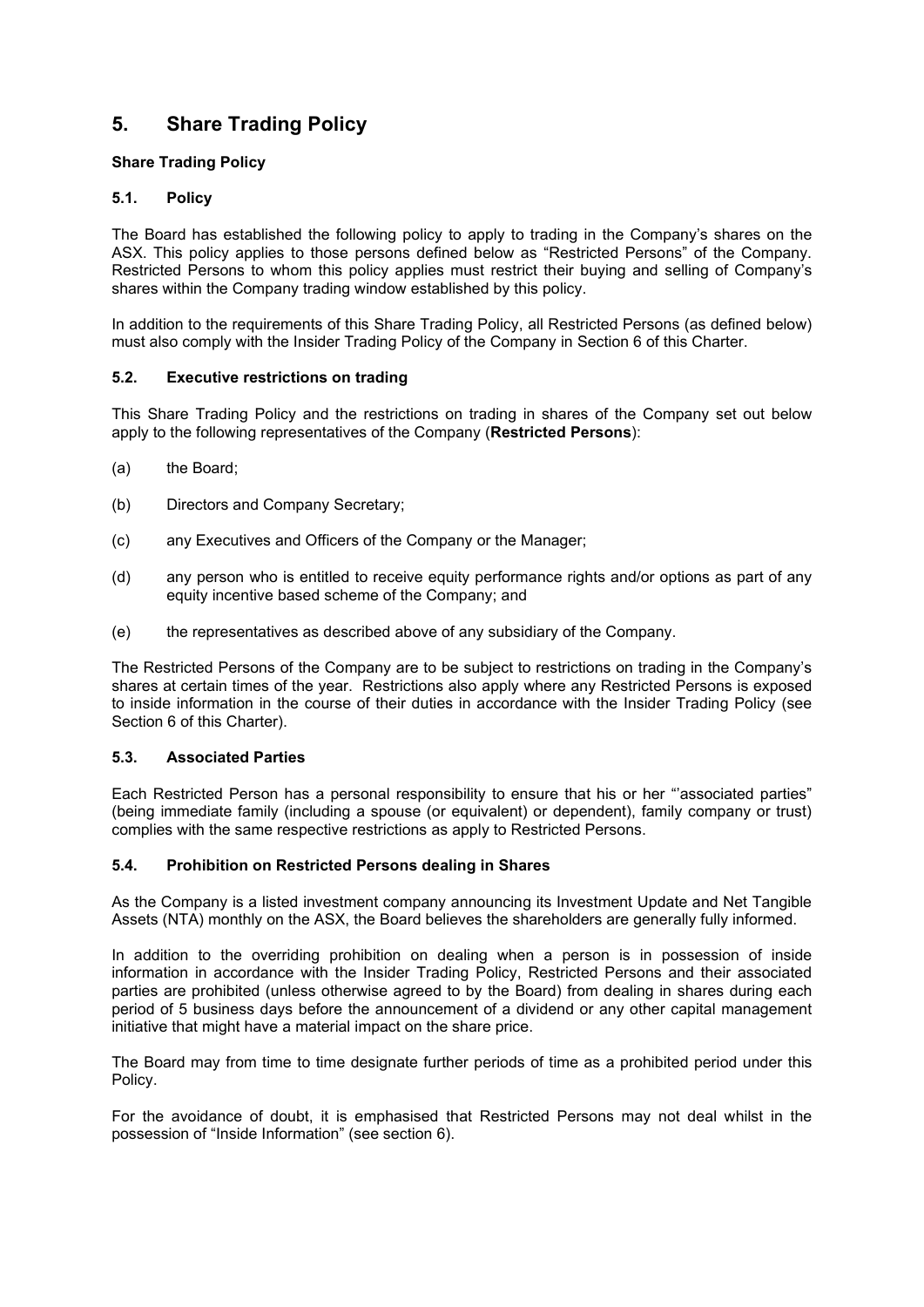# **5.5. Board of Directors' discretion**

The Board has an absolute discretion to place an embargo on Restricted Persons and/or employees and /or their respective associated parties trading in the Company's shares at any time.

## **5.6. Notification rules in relation to dealing in shares**

Restricted Persons are required to notify the Company of intended dealings in the Company's shares, by themselves or their associated parties, of the Company prior to such intended dealings. This should be done by written notice to the Company Secretary outlining:

- (a) name of shareholder, including their SRN or HIN (if applicable);
- (b) type of proposed transaction (purchase, sale, etc.);
- (c) number of shares involved; and
- (d) a certification by the applicant that they are not in the possession of any Inside Information that might preclude them from trading at that time

Written notification can be provided via e-mail.

The Company Secretary must keep a written record of any information received from a Restricted Person in connection with this policy and any clearance or refusal to grant clearance given under this policy.

If the Restricted Person notifying is seeking clearance under the "exceptional circumstances" exemption in section 5.8, the Company Secretary must refer the notification to the Chairman.

## **5.7. Directors to notify ASX of shareholding**

The Directors are required to complete, or request that the Company Secretary complete necessary forms for the Company to file with the ASX in respect of their shareholding in the Company for the purposes of section 205G of the Corporations Act and the Listing Rules.

#### **5.8. Exceptional Circumstances**

Where, in exceptional circumstances, and it is the only reasonable course of action available to a Restricted Person (e.g. a pressing financial commitment that cannot be satisfied otherwise) clearance may be given for the Restricted Person to sell (but not to purchase) shares in the Company when that person would otherwise be prohibited from doing so. In this Section 5.8, "exceptional circumstances" means severe financial hardship, a court order (or court enforceable undertaking), or some other overriding legal or regulatory requirement, to transfer or sell shares in the Company, or other circumstances that may be deemed exceptional by the Chairman. For example, a Restricted Person may be in severe financial hardship if he or she has a pressing financial commitment that cannot otherwise be satisfied.

The Chairman may not give clearance under the exception in Section 5.8 if there is a matter about which there is inside information in relation to shares in the Company (whether or not the Restricted Person knows about the matter) when the Restricted Person requests clearance or proposes to deal in shares in the Company.

The Chairman will decide if circumstances are exceptional.

Any decision made by the Chairman in accordance with Section 5.8 must be in writing (which may be in the form of an email) and copied to the Secretary who must retain a written record. If clearance is given, the Chairman must determine, and specify in the written clearance, the maximum duration of the clearance.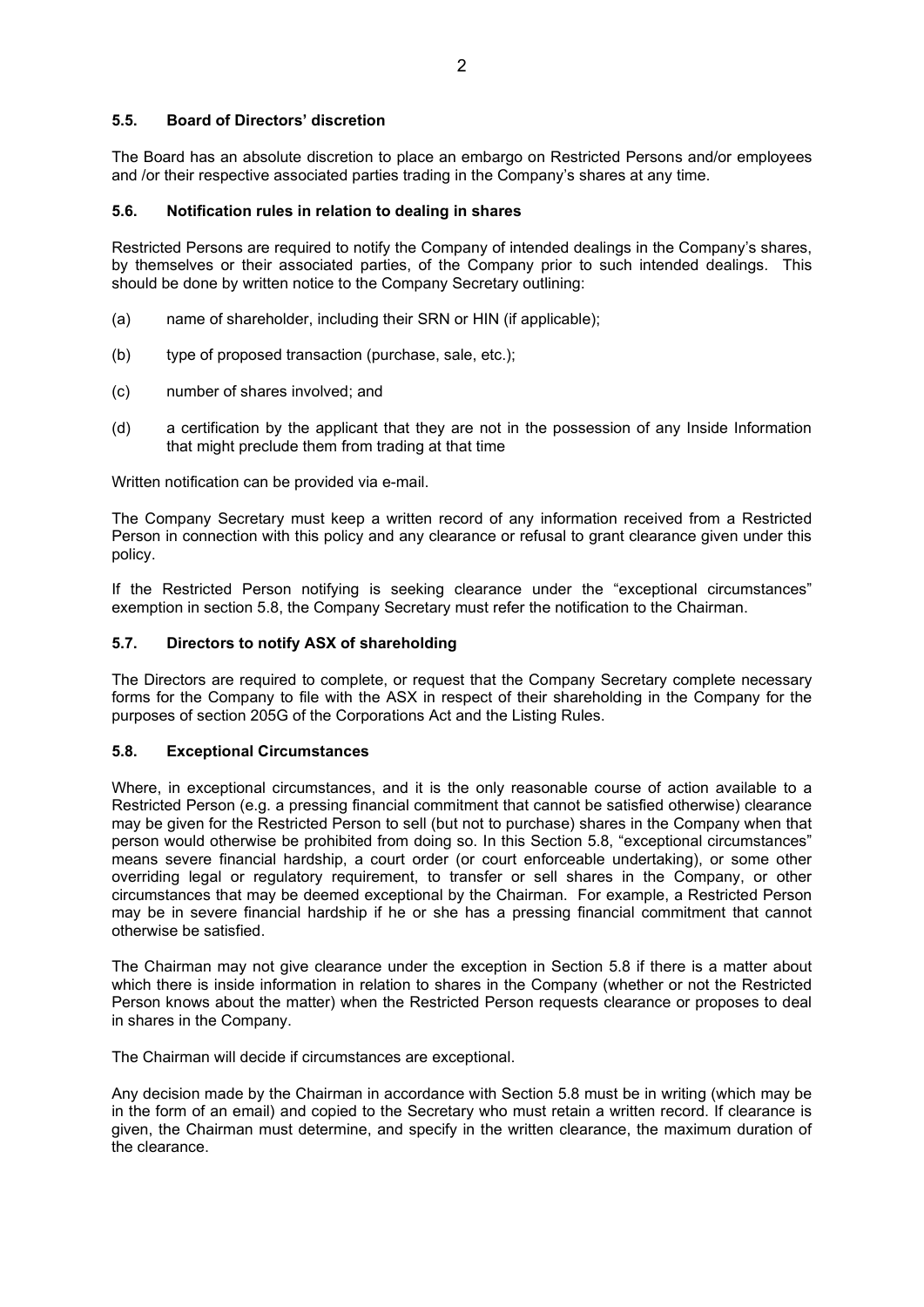### **5.9. Trading not subject to this Trading Policy**

The following dealings are not subject to the provisions of this Share Trading Policy in respect of the Company:

- (a) undertakings or elections to take up entitlements under a rights issue or other offer (including an offer of shares in lieu of a cash dividend);
- (b) the take up of entitlements under a rights issue or other offer (including an offer of shares in lieu of a cash dividend);
- (c) allowing entitlements to lapse under a rights issue or other offer (including an offer of shares in lieu of a cash dividend);
- (d) the sale of sufficient entitlements to allow take up of the balance of the entitlements under a rights issue;
- (e) undertakings to accept, or the acceptance of, a takeover offer or pursuant to a scheme of arrangement implemented in accordance with section 411 of the Corporations Act;
- (f) transfer of shares arising out of the operation of an employee scheme into a savings scheme investing only in securities of the Company following:
	- (i) the exercise of an option under a savings related share option scheme; or
	- (ii) release of shares from a profit sharing scheme;
- (g) the cancellation or surrender of an option under an employee scheme;
- (h) the purchase of shares or the communication of information pursuant to a requirement imposed by law;
- (i) transfers of shares by an independent trustee of an employee share scheme to a beneficiary who is not a person;
- (j) bona fide gifts to a Director by a third party;
- (k) transfers of securities of the entity already held into a superannuation fund or other saving scheme in which the Restricted Person is a beneficiary;
- (l) an investment in, or trading in units of, a fund or other scheme (other than a scheme only investing in the securities of the entity) where the assets of the fund or other scheme are invested at the discretion of a third party;
- (m) where a Restricted Person is a trustee, trading in the securities of the entity by that trust provided the Restricted Person is not a beneficiary of the trust and any decision to trade during a prohibited period is taken by the other trustees or by the investment managers independently of the restricted person; and
- (n) trading under an offer or invitation made to all or most of the security holders, such as, a rights issue, a security purchase plan, a dividend or distribution reinvestment plan and an equal access buy-back, where the plan that determines the timing and structure of the offer has been approved by the Board. This includes decisions relating to whether or not to take up the entitlements and the sale of entitlements required to provide for the take up of the balance of entitlements under a renounceable pro rata issue.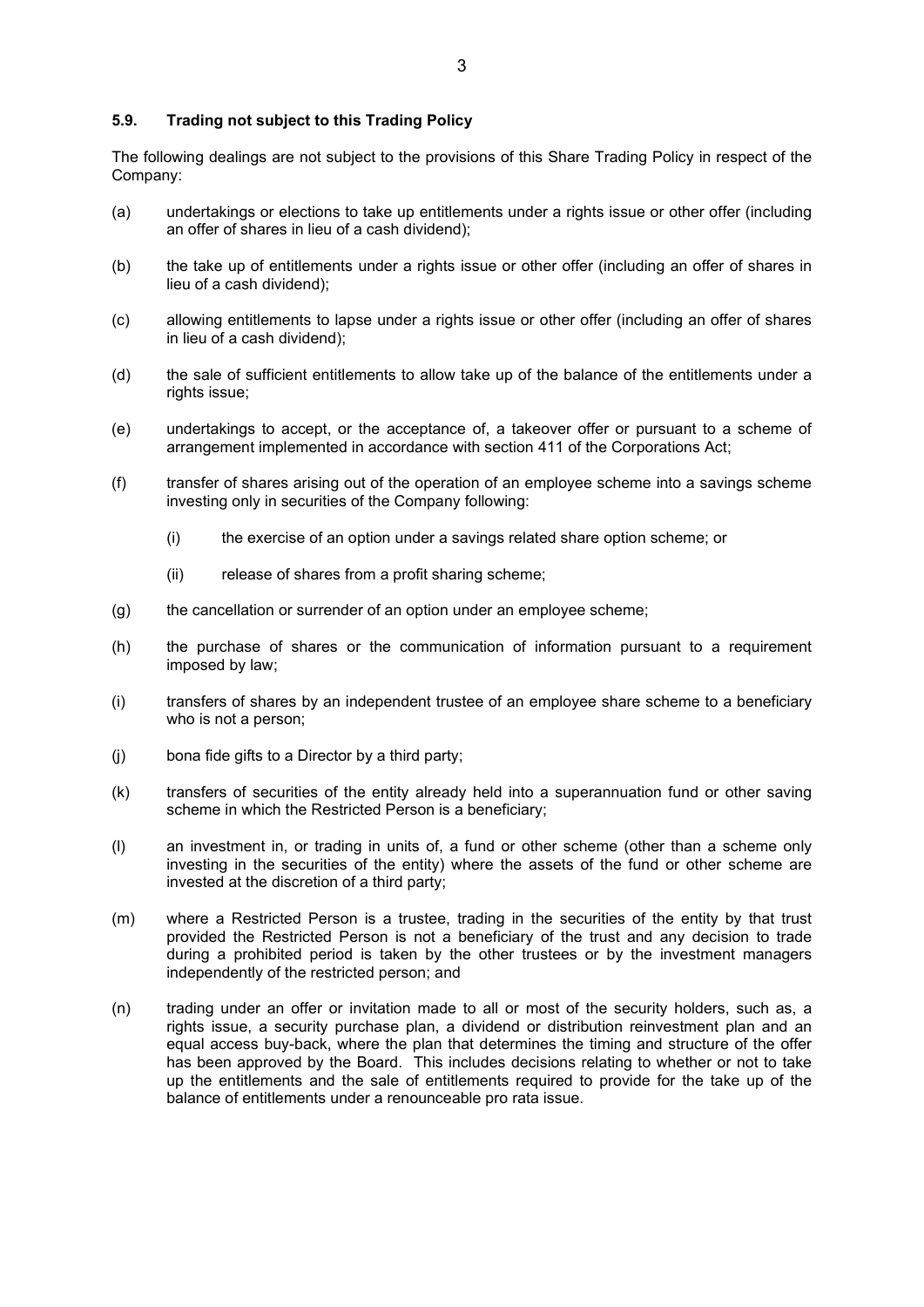# **5.10. Hedging**

A Restricted Person must not enter into hedging arrangements with respect to Company's shares. Hedging arrangements include entering into transactions in financial products that operate to limit the economic risk associated with holding securities in the Company.

# **5.11. Margin Loans**

A Restricted Person must not include his or her shares in the Company in a margin loan portfolio or otherwise deal in Company's shares pursuant to a margin lending arrangement without first obtaining the Chairman's consent. Such dealing would include:

(a) entering into a margin lending arrangement in respect of Company's shares;

(b) transferring securities in the Company into an existing margin loan account; and

(c) selling securities in the Company to satisfy a call pursuant to a margin loan.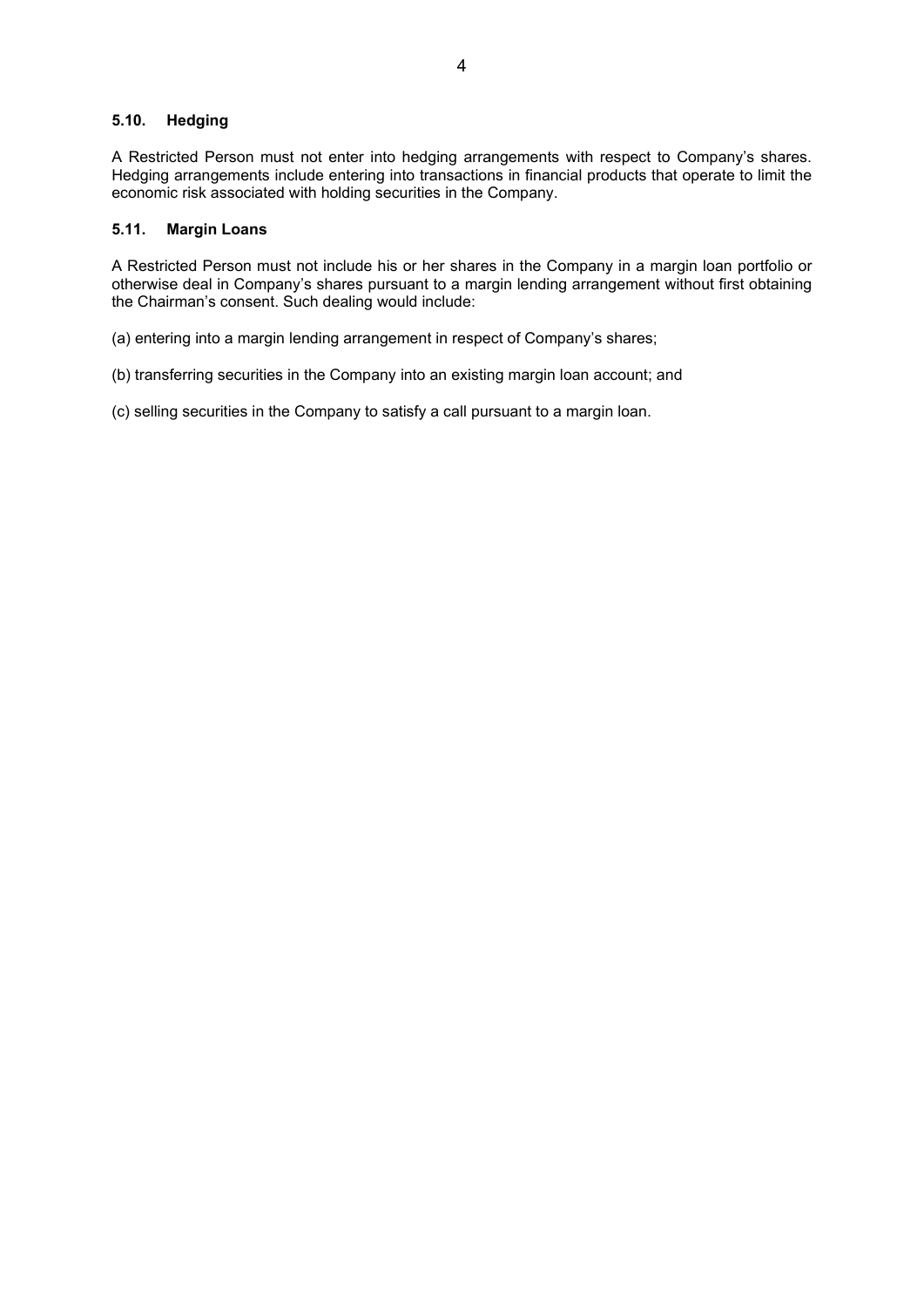# <span id="page-22-0"></span>**6. Insider Trading Policy**

# **6.1. Policy**

The Board has established the following Insider Trading Policy to apply to trading in the Company's shares on the ASX.

This policy applies to all Directors, Executives and employees of the Company. All Directors, Executives and employees of the Company must not deal in the Company's shares while in possession of price sensitive information.

In addition, the Share Trading Policy (see above) sets out additional restrictions which apply to Directors and Executives of the Company.

The law imposes a number of significant restrictions on Directors and Officers of the Company when they deal in their Company's shares. As fiduciaries, these persons must not utilise their position for their own gain or for the gain of any person other than the Company.

The Corporations Act imposes severe penalties (both criminal and civil) on persons who conduct insider trading activities. Any perception of improper conduct by Directors and Officers of the Company also has the potential to substantially damage the Company's reputation.

The Company has established the policy set out in this document in an effort to prevent the incidence of insider trading in the Company's shares. The policy provides a general summary of the law in Australia in relation to insider trading, and as such operates in addition to the legal requirements. It is the personal responsibility of each Director and Officer to comply with this policy.

## **6.2. Overview of the insider trading provisions in the Corporations Act**

It is illegal for anybody to deal in any shares of a body corporate (including the Company), when in possession of information that the person knows, or ought reasonably to know:

- (a) is not generally available (including information that the Company has not disclosed to the market in accordance with the Company's Continuous Disclosure Policy); and
- (b) might have material effect on the price or value of those shares if it was generally available (Inside Information).

This prohibition extends to procuring another person to deal, and, in the case of shares of listed corporations, extends to communicating the inside information to another person, if the person knows, or ought reasonably to know, that the other person would, or would be likely to, deal in the shares in question or procure another person to do so. To communicate Inside Information to another person is also an offence which carries both civil and criminal penalties.

Any Restricted Person (as defined in section 5.2 of Share Trading Policy)in possession of Inside Information about the Company has a duty to keep that information confidential and must not in any way disclose or communicate that information to any person.

#### **6.3. Dealing with security analysts, institutional investors and journalists**

A Restricted Person may be exposed to others outside the Company such as security analysts, institutional investors and journalists. It is important that all Directors, Executives and employees be aware that selective disclosure of non-public information may result in a breach of the insider trading rules.

It is important to emphasise that it is the mere fact of conveyance of the material non-public information that gives rise to liability, not the manner in which it is conveyed.

It is possible to convey information in breach of this policy and the Corporations Act by expressing subjective attitudes about the Company's performance or by calling attention to selective information